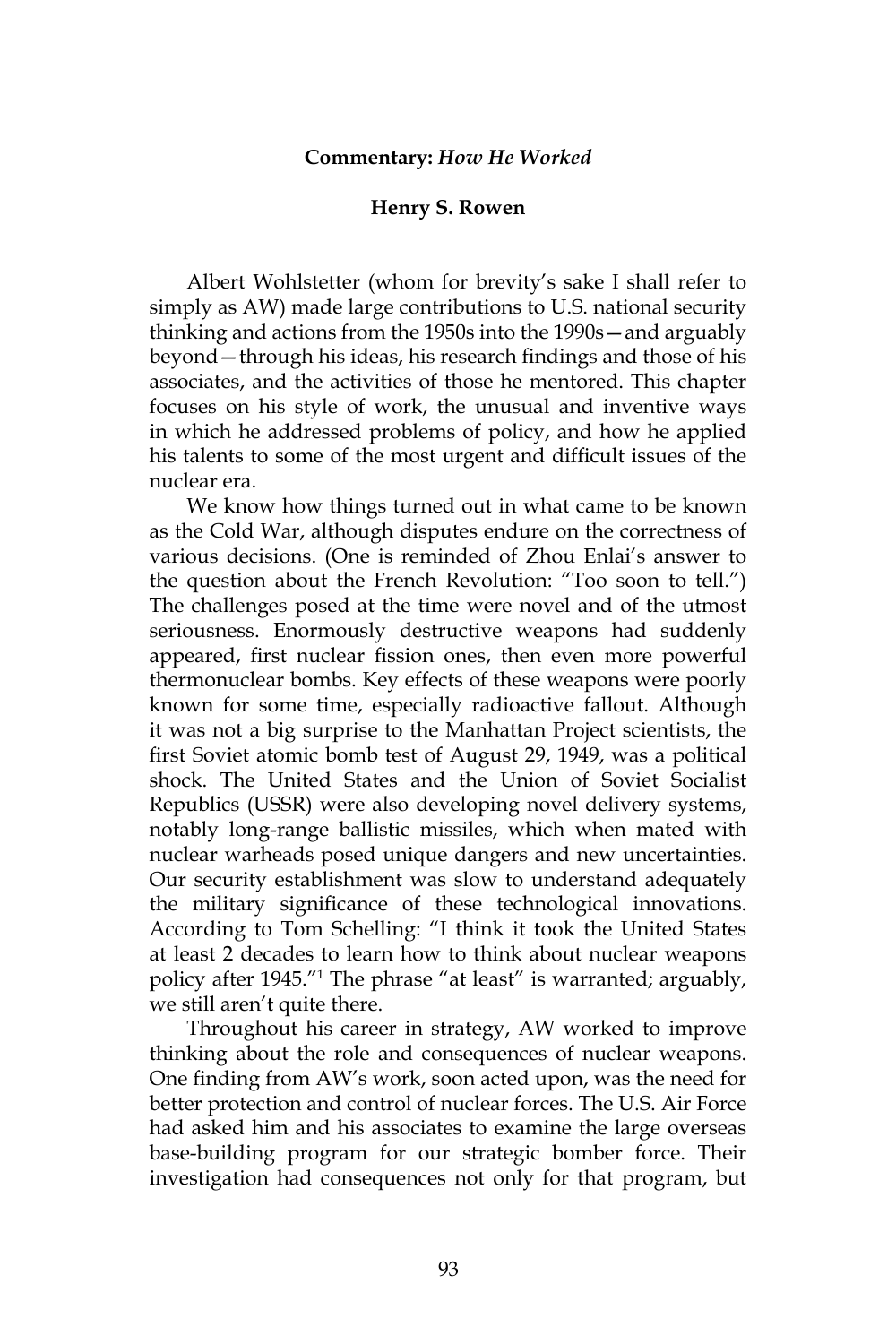also for the basing and operations of the strategic bomber force at home—and for our missile forces that were to come, and for much more.

AW came to wide attention to those interested in foreign policy, especially in nuclear weapons issues, with the publication of his article, "The Delicate Balance of Terror" (1959), in *Foreign Affairs*. There, he challenged the prevailing assumption that nuclear war was impossible, or had a vanishingly small likelihood, laying out reasons why the nuclear balance was precarious and why the requirements for deterring such a war were stringent. He soon came to be described as an eminent strategist or, more dubiously in some quarters, as a "defense intellectual."2

AW went on to become a critic of widely held views about the "arms race" with the Soviet Union in general, and the "nuclear arms race" in particular, writing in the mid-1970s that the facts of nuclear arms competition did not fit much of the rhetoric about nuclear arms racing. This led to a vigorous disputation in print. From AW's perspective, the issues were not that dangerous "gaps" existed between American and Russian nuclear offensive forces (as American politicians often had claimed in the 1950s), or that there was an arms race spiraling out control in the 1960s or 1970s, but that relevant facts were being ignored and the wrong questions were being asked.

Efforts to understand nuclear weapons and their destructiveness led AW to try to break the pattern that had dominated air power from its inception, namely, the indiscriminate "strategic bombing" that had caused vast destruction to civilians during World War II. Over many decades, he worked to promote technologies of precision and control that would make it more possible to hit military targets without killing innocent bystanders. He saw that advances in technologies of sensing and computation could produce vast improvements in the accuracy with which munitions could be delivered. This capability began to be used near the end of the Vietnam War and was widely displayed during the Kosovo operation against Serbia and the two Gulf wars. It has transformed air operations. Hard as it might be for some people to believe, the concept of destroying military targets while sparing civilians is now at the core of American air power doctrine. The "Delicate Balance" aside, perhaps this was his most important intellectual and practical security contribution.

Throughout AW's career, a major concern of him and his team was the future of Europe, a region seen as the main stake in the great power competition. This meant that decisions about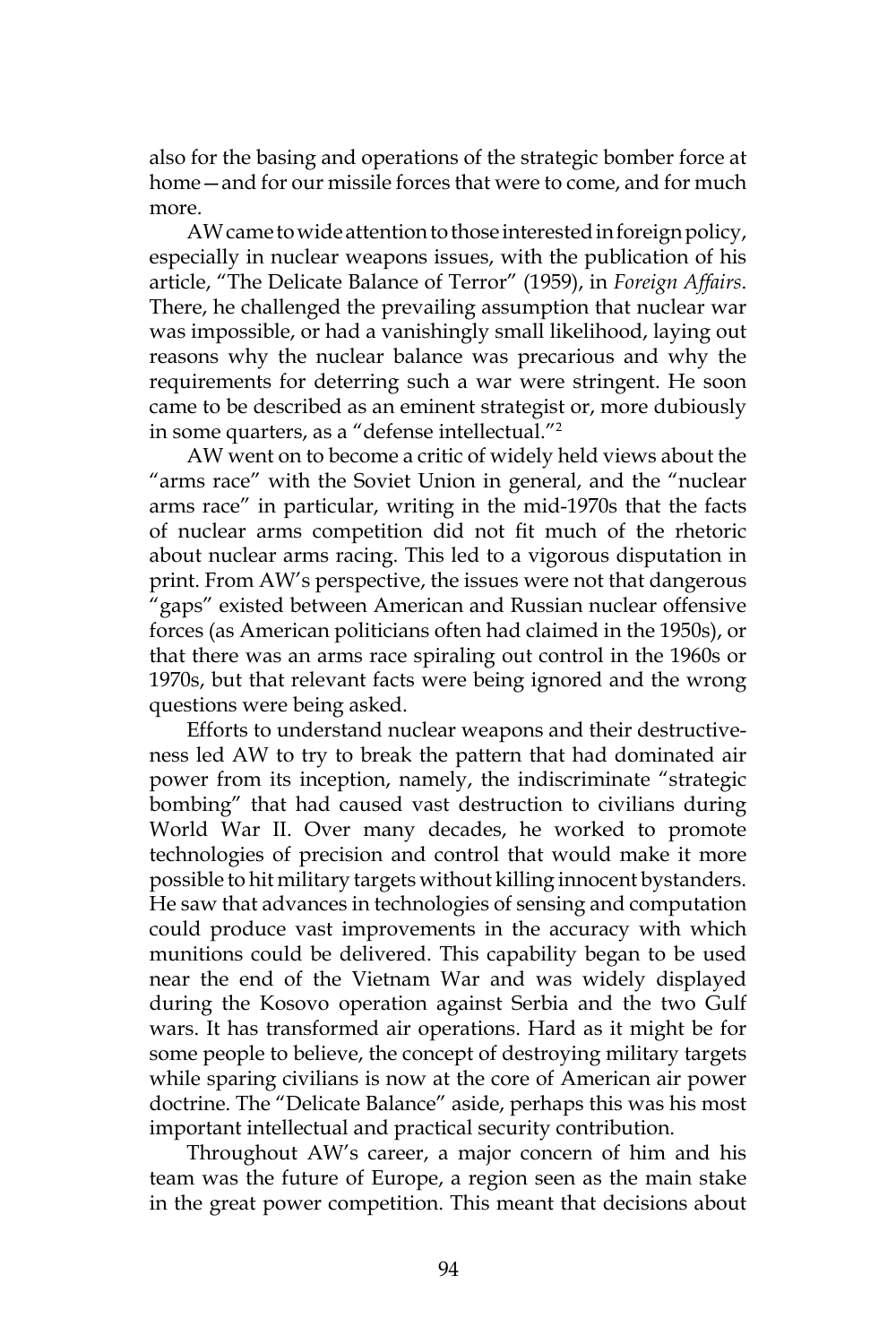nuclear forces, both long range and short, needed to be viewed with the implications for Europe in mind. At the same time, he also pushed our political and military leaders to give more weight to the flanks of NATO and pay much more attention to "out of area" contingencies—or what he called "lesser excluded cases." The 1991 Gulf War and the conflict over Bosnia and Kosovo later in the decade dramatically demonstrated the critical importance of these sorts of contingencies.

Another interest from an early date was the spread of the nuclear bomb to more countries. It was known from near the beginning of the nuclear era that the line between civilian and military uses of atomic energy was thin, but this fact was often obscured—and still is—in our policy actions. An egregious case was the Eisenhower Administration's *Atoms for Peace* program. By actively disseminating civilian nuclear applications, the program was engaged in (as the title of AW's 1976 *Foreign Policy* article would later put it) "Spreading the Bomb without Quite Breaking the Rules." The U.S. government continues to behave in a wildly inconsistent way on this topic.

These and other accomplishments came from a high intelligence used in ways that were at least unusual, and in combination arguably unique. Below, I consider key aspects of AW's style of work.

## **I. WORKING ON A PROBLEM, REFRAMING OBJECTIVES**

It is especially important, and sometimes very difficult, to get objectives right in a policy analysis. A competent analyst who works on such a situation will try to identify available alternatives, to assess their respective costs and benefits in light of given objectives, and recommend a course of action. This is necessary, but it is often where intellectual activity stops.

It is not enough to assume a merely one-sided conflict with a potential adversary. Albert Wohlstetter sometimes used the term *opposed systems* to characterize the sort of competitive and interactive—situation in which one actor (for instance, a government, a military organization or even a nonstate group) may try to do things that at least partially frustrate some key objectives and activities of others—and vice versa. The policy problem, objectives, and alternatives can look quite different when the game, so to speak, is seriously two-sided (or three- or four-sided), that is, when the frustrating activities are reciprocal,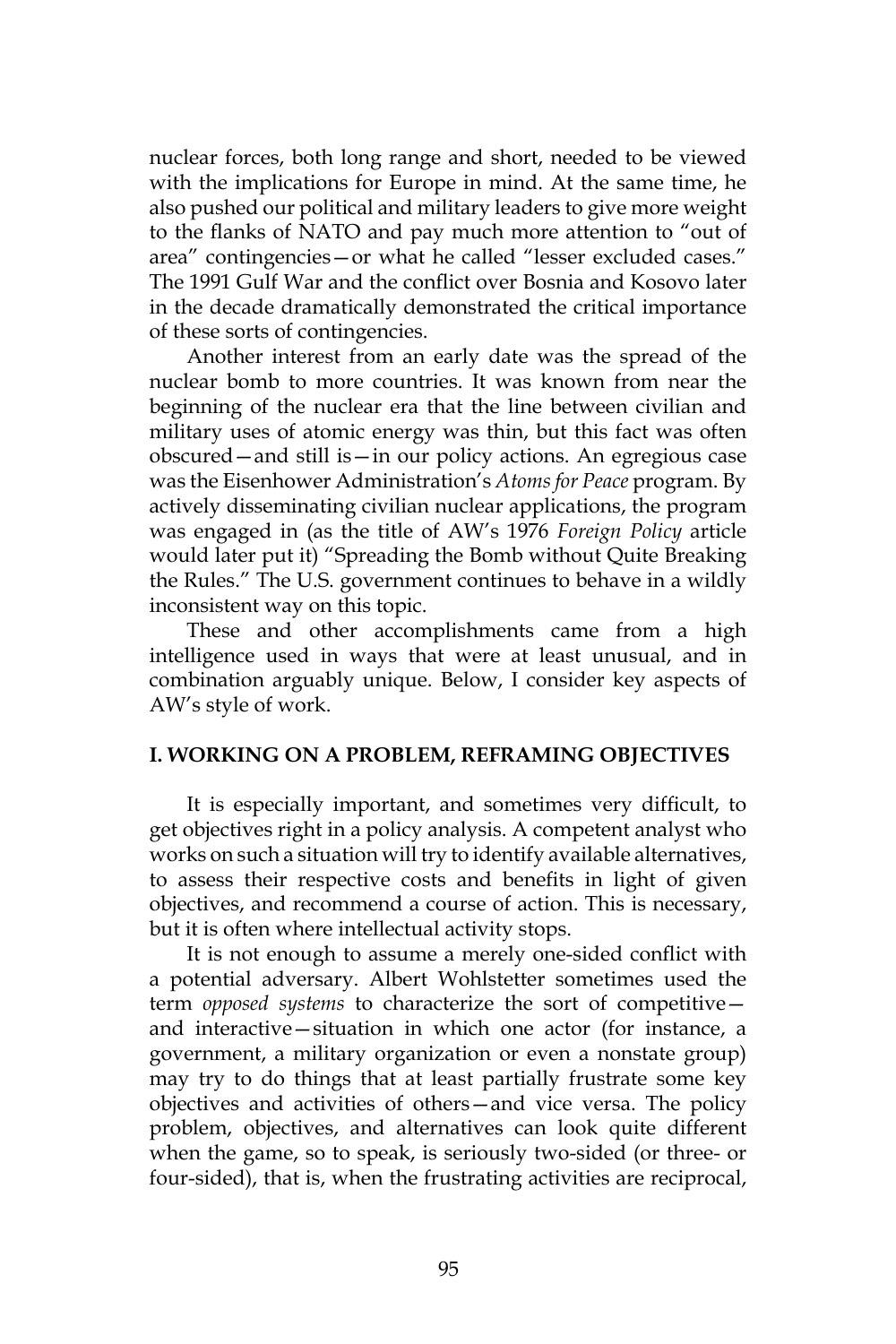and each actor is both frustrating others while being frustrated in return.3

Characteristically, AW not only addressed the policy problem as it was initially posed. He also undertook a more comprehensive inquiry to consider a fuller range of alternatives available to all relevant actors, to evaluate not only the means of policy but also the ends.4 Sometimes this would lead him to reframe the problem in a more fundamental way and to invent new options. More value, sometimes a great deal more, can be added to the analysis if the problem is redefined in a way that stays true to the spirit of the original question, but also brings to light more crucial yet underappreciated objectives and new ways of achieving them.

# **Basing and Operating SAC's Bomber Force in a Competitive Environment.**

A crucial issue in the immediate aftermath of World War II was what to do about nuclear weapons. Their novelty and extraordinary destructiveness made this both urgent and difficult. By August 1949 the Soviet Union had the atomic bomb. The hydrogen bomb was in the offing, and ballistic missiles were being developed. The Red Army was in the middle of Europe. In 1950 North Korea had attacked the South with Soviet support and later that year China had intervened militarily.

The United States was making jet bombers in large numbers. From 1951, the United States built over 2,000 B-47s, a mediumrange bomber with a roundtrip operating radius of 2,100 miles, while the longer-range B-52 bomber, which did not depend on overseas bases, was being developed. Aerial refueling as a means of extending the range of medium-range bombers without using overseas bases was also being developed.

The problem originally posed to the RAND Corporation by the U.S. Air Force's assistant for bases was to look at the far-flung, rapidly expanding system of bases of the Strategic Air Command (SAC) that were being built in the United Kingdom (UK), Morocco, Alaska, and elsewhere, to enable our medium-range bombers in wartime to reach the Soviet Union, return, and repeatedly go back. However, AW and his team quickly realized a critical yet underappreciated aspect of this problem: these planned bases could also be reached by Soviet bombers, a potential vulnerability made critically serious now that the USSR had the atomic bomb.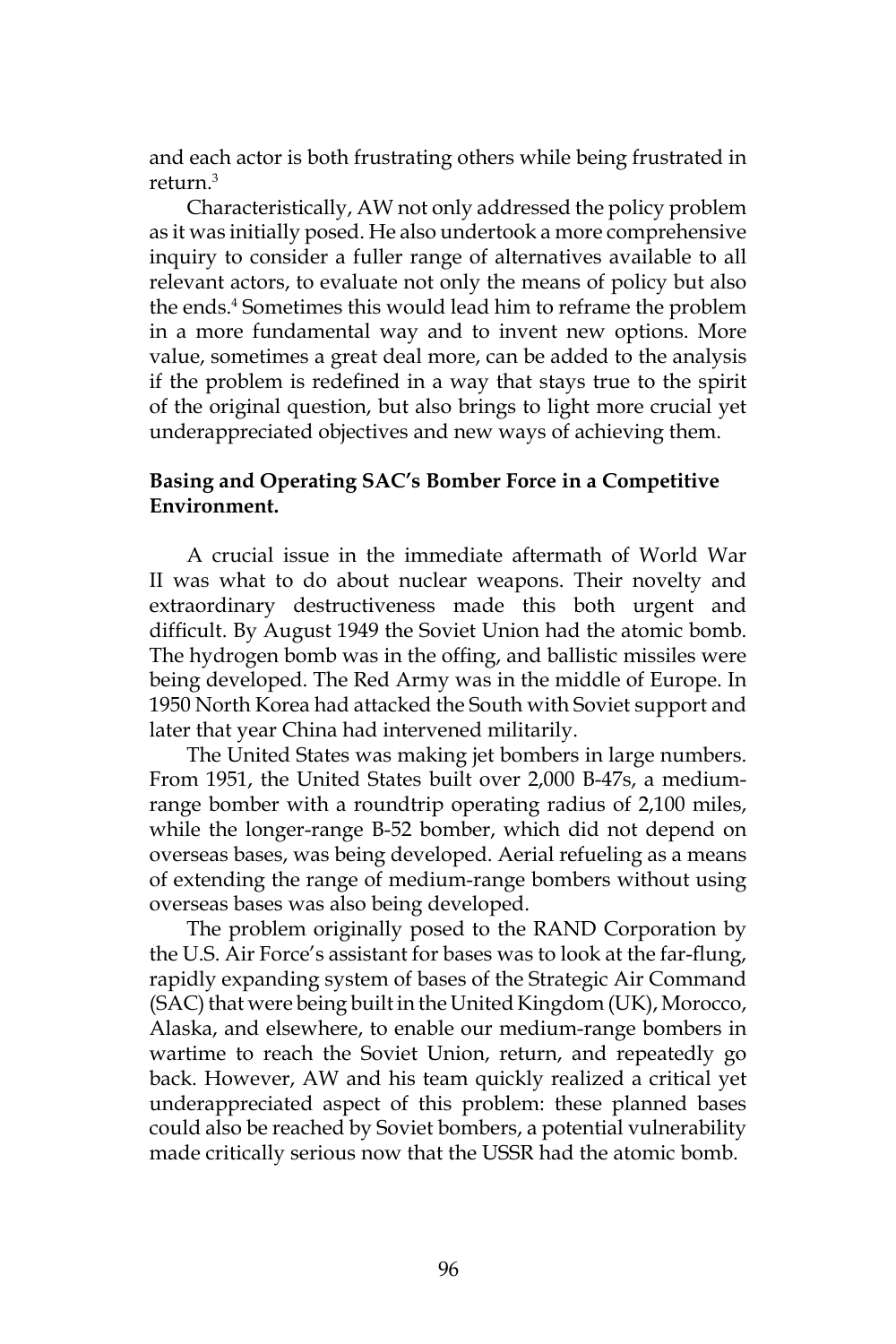After much study and analysis, AW's team recommended stopping the elaborate program to build bases overseas and strictly limiting their use (specifically, any overseas bases surviving an enemy attack) to austere refueling points for SAC's mediumrange bomber aircraft.<sup>5</sup> By the end of 1955, the U.S. Air Force had accepted and begun implementing this recommendation.

# **Protecting Our Power to Strike Back Became a Crucial Objective.**

Attention then turned to the situation of our force at home. It was assumed to be safe, but an investigation into the possibility of a Soviet sneak attack on the small number of continental bases on which the strategic force was located made that assumption look untenable. AW and his team completed an initial report on this issue.6 As Philip Taubman would write in *Secret Empire: Eisenhower, the CIA, and the Hidden Story of America's Space Espionage* (2003): "The report, published on April 15, 1953, stunned Gardner [Special Assistant to the Secretary of the Air Force] and other officials in Washington. . . . The lightly defended SAC bases . . . were ideal targets for atomic attack." Taubman would add: "The import was clear and breathtaking: For the first time in its history, the United States was vulnerable to a crippling attack from overseas, and would find it difficult, if not impossible, to retaliate after being struck."7

Over the next 3 years, AW and his team worked to understand the issues raised by SAC's potential vulnerabilities on the continental United States, and to identify—and also invent and design—ways to mitigate these vulnerabilities. This work had a large and rapid impact on U.S. decisions regarding nuclear forces.

A key idea emerging was that *relative* risk could dominate decisions in certain situations rather than the widely assumed perception of *absolute* risk. To put it another way, in extreme circumstances it could actually look less risky for decisionmakers to use nuclear weapons than not to use them. This argument was novel—and contested—but from it came the idea of protecting our power to strike back *after* a nuclear attack in order to affect the way a potential nuclear aggressor would view the relative risks of a first strike. This concept soon became an essential aspect of the U.S. military posture.<sup>8</sup>

More broadly, AW argued that the requirements for establishing a credible and safe nuclear deterrent were stringent and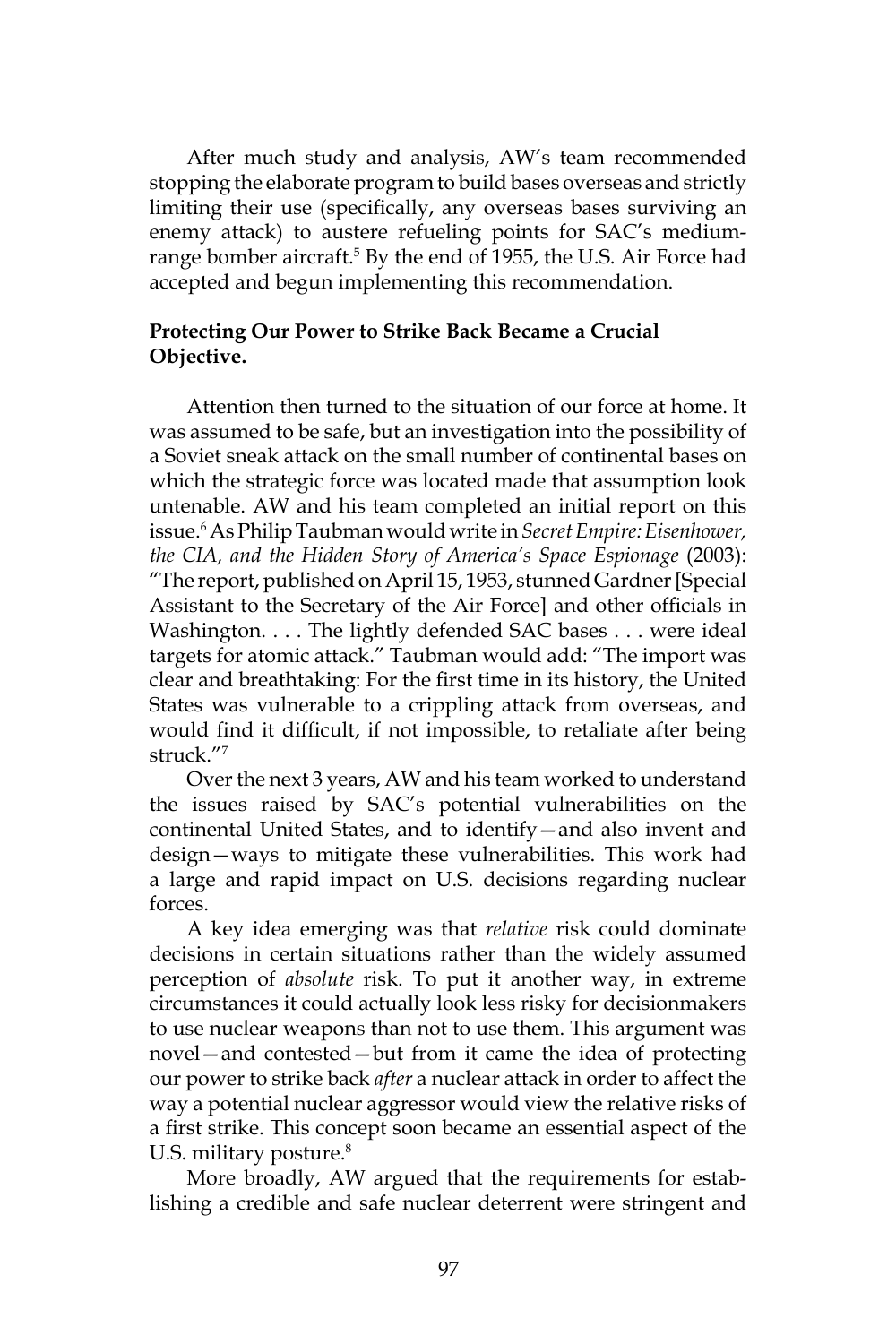not automatic. There were several reasons for this. One was the possibility of operational accidents (compare the August 28, 2007, loading of nuclear-armed missiles on a U.S. Air Force bomber by mistake and its subsequent flight of several thousand miles) or misjudgements higher in the chain of command.

A second reason was that whatever U.S. decisionmakers might believe about nuclear weapons and their use, Soviet decisionmakers might have a different set of beliefs. In fact, the doctrine of nuclear warfighting to win a major conflict had a strong hold there (the Strategic Arms Limitation Talks, known also as SALT, notwithstanding) until well into the 1980s, long after U.S. authorities had come to realize nuclear warfighting's futility as a war-winning strategy.9

The third stemmed from the perceived vulnerability of Western Europe. Although the U.S. might be able to deter a Soviet preclusive attack against its nuclear-armed strategic forces, it was far from clear that such deterrence would necessarily extend to other forms of potential Soviet aggression. The Red Army was in Europe's center and was judged to be stronger than NATO's forces.10 Our putative atomic superiority—no longer monopoly was widely seen in American officialdom as the chief guarantor of Europe's security. But what did this mean? The answer given by Eisenhower's Secretary of State John Foster Dulles in 1954 was that the United States would respond to military provocation "at places and with means of our own choosing." He also said, "Local defense must be reinforced by the further deterrent of massive retaliatory power." This idea, which came to be known as the doctrine of "massive retaliation," implied using nuclear weapons first, yet it was also widely held in the United States, including by high officials, that nuclear weapons were unusable because of the vast devastation that would result. These conflicting views posed a difficulty that long persisted.<sup>11</sup>

In the late 1950s, a then little-known professor at Harvard, Henry Kissinger, argued that it might be possible to fight a limited nuclear war in Europe, limited in the sense that it would not escalate to attacks on U.S. or Soviet territory.<sup>12</sup> This argument did not have much appeal in Europe, the putative war zone, nor as it turned out in Washington. AW addressed this topic in "The Delicate Balance of Terror" (the relevant passage of which deserves quoting here because, in later disputes over the nuclear "arms race," he was sometimes charged with believing in limited nuclear war as a policy goal):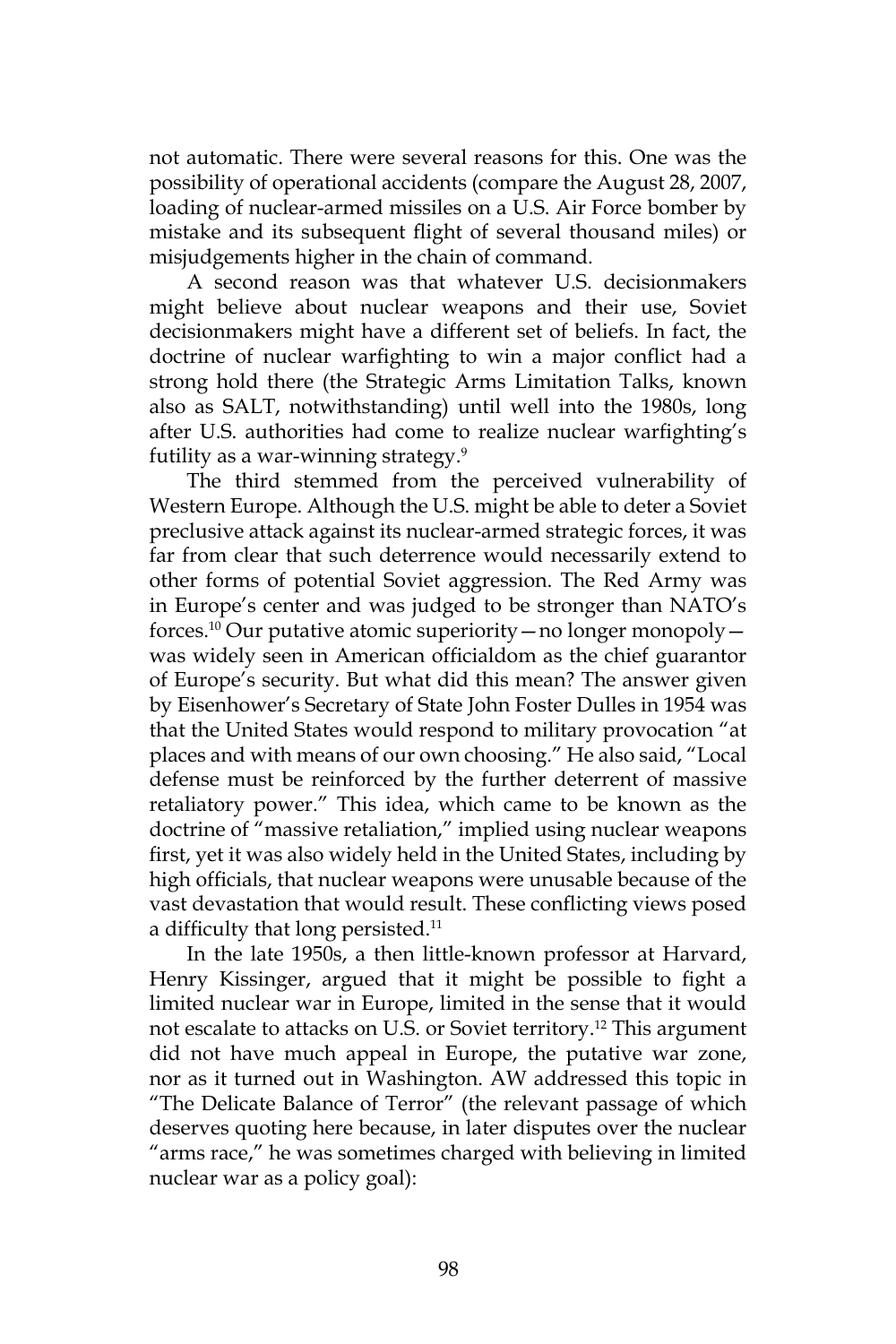Whether or not nuclear weapons favor the West in limited war, there still remains the question of whether such limitations could be made stable. . . . It remains to be seen whether there are any equilibrium points between the use of conventional and all-out weapons. In fact the emphasis on the gradualness of the graduated deterrents may be misplaced. The important thing would be to find some discontinuities if these steps are not to lead too smoothly to general war. Nuclear limited war, simply because of the extreme swiftness and unpredictability of its moves, the necessity of delegating authority to local commanders, and the possibility of sharp and sudden desperate reversals of fortune, would put the greatest strain on the deterrent to all-out thermonuclear war.

AW's skepticism about limited nuclear war *as a policy* was consistent with the crucial aim of *controlling such forces* to prevent inadvertent use by us, and to deal with first use of nuclear weapons by the Soviet Union, or later China, or any other nation with them. His answer to the Eisenhower/Dulles doctrine of "first use" by us was that the West needed to enable NATO to defend Europe with conventional forces. (However, AW did not clearly articulate a "no-first use" policy, and was later chastised for this.) The discriminate use of force, especially through a distinction between military forces to be attacked and civilian noncombatants to be avoided, became a consistent theme in his work from the late 1950s onward.

## **II. PAYING CLOSE ATTENTION TO THE DATA**

An important aspect of Albert Wohlstetter's style is shown in the name he chose for the research organization that he created: *Pan Heuristics*, or learning about all things. The excessively ambitious "pan" part of the name was mitigated by "heuristics," an informal approach to solving problems in the spirit of being roughly right rather than being precisely wrong. The idea of "pan heuristics" speaks to AW's strong commitment to gathering and understanding as much data relevant to a policy problem as he could.

Among people who became well known as strategists, AW was probably unique in having industrial experience. During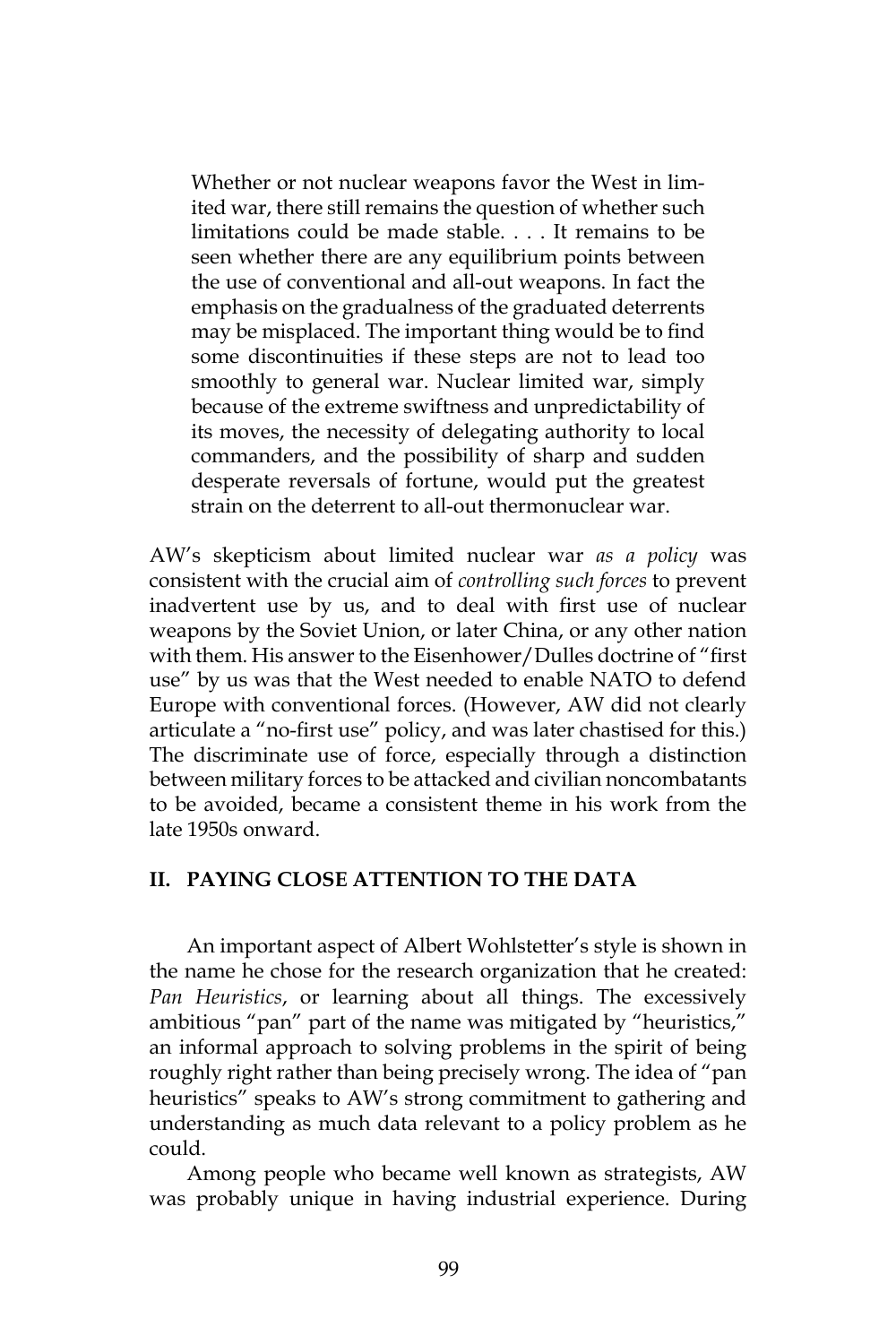World War II, he worked in quality control and management at a factory manufacturing power-generation equipment for Allied field communications, and after the war, in prefabricated housing design and mass-production. This trained him to pay careful attention to operations and technical data.

In a November 1968 letter to the distinguished British military historian Michael Howard, AW had the following to say about his work style in the aforementioned Base Study and Vulnerability Study:

For two years, before issuing a summary report and exposing the results to the scrutiny of experienced officers in the Air Staff, SAC and other relevant field commands, and for three years before issuing the final report, we looked systematically and in great detail at the problem of bringing bombs, bombers, bomber crews and tanker aircraft together with equipment in combat-ready condition and getting bombers to targets and back along routes that minimized their exposure to defenses. That included problems of equipment reliability, radar warning, communications and control, and above all logistics. We examined the joint effects of these many factors on "the costs of extending bomber radius; on how the enemy may deploy his defenses, and the numbers of our bombers lost to enemy fighters; on logistics costs; and on base vulnerability and our probable loss of bombers on the ground." We did not begin with any theory about the vulnerability of SAC. The second-strike theory of deterrence grew out of this empirical study; we didn't start with it.

If the study said nothing that was new, it would hardly have received such attention. If it had been unsound, it could not have survived the extraordinarily widespread and detailed scrutiny it was given by the responsible military men whose work—and lives—it affected.<sup>13</sup>

This background helps to show why AW was skeptical about the significance of claimed "bomber gaps" (assertions of American vulnerability in the mid-1950s made on the grounds that the United States allegedly had fallen behind the USSR in the numbers of bombers) or "missile gaps" (a similar assertion made,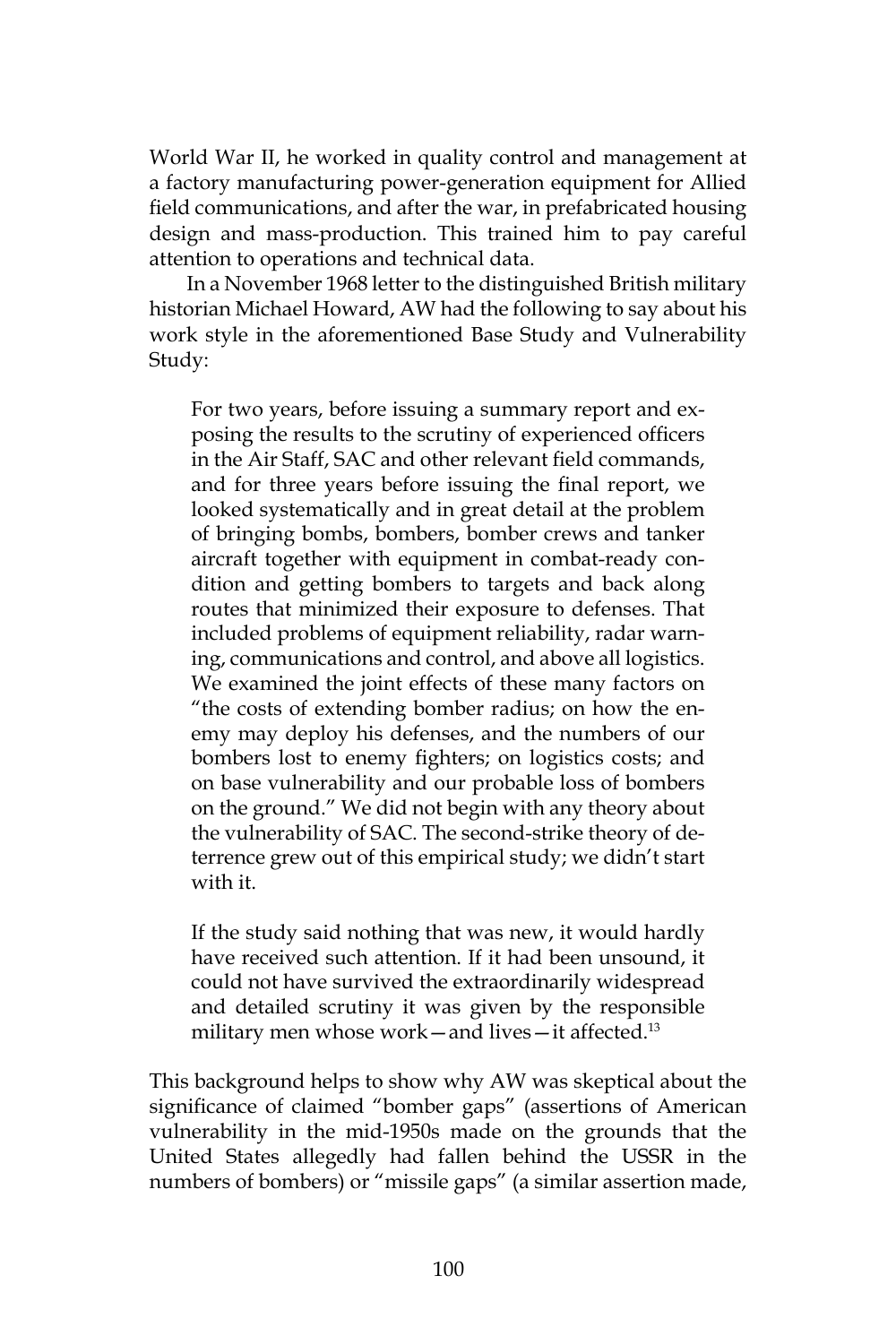among others, by presidential candidate Senator John F. Kennedy concerning intercontinental ballistic missiles).

AW's view was that such "gap" claims—which turned out to be false—missed the point: that it was not the "bean count" of such weapons in peacetime that mattered most, but what the balance of capabilities would look like after one side or the other had struck first. In short, one needed to consider not just raw numbers, but also the potential interactions of the two sides. This required, in part, doing as best one could to look at relevant data, recognizing that not all of it was accessible.

## **Learning from Many Disciplines: RAND in the 1950s.**

AW felt a need to learn the basics about many fields relevant to the topics on which he was working—and he had the talent and determination to do so. The RAND Corporation of the 1950s and 1960s was an ideal environment for doing this. It had a broad mandate to explore topics that fit under the heading of national security, thanks to the wisdom of the U.S. Air Force. RAND's first president, Frank Collbohm, and his management team assembled talents in many fields: e.g., mathematics, physics, engineering, and the social sciences. RAND people did pioneering work on satellite reconnaissance, telecommunications, civil defense, game theory, applications of cost-benefit analysis, finance, and history. Two future Nobel laureates in economics, William Sharpe and Harry Markowitz, were members of the RAND staff when they did the work for which they were later honored. Many excellent scientists, physical and social, and mathematicians came as visitors for varying periods.14

From this extraordinarily favorable research environment, AW gained access to a wealth of talent in many fields—talent that for the most part was willing to work across disciplines on large, complex questions. As Andrew Marshall (who made important contributions to strategic thinking at RAND, and who has served for many years as the Director of the Pentagon's Office of Net Assessment) would later remark: "While the group of real strategists at RAND probably never numbered more than about 25 people, the overall quality, in sheer intelligence and intellectual breadth, is simply astonishing."15

From Roberta Wohlstetter, who worked as a historian in RAND's social sciences division, AW got help on many matters, including those related to organizational and psychological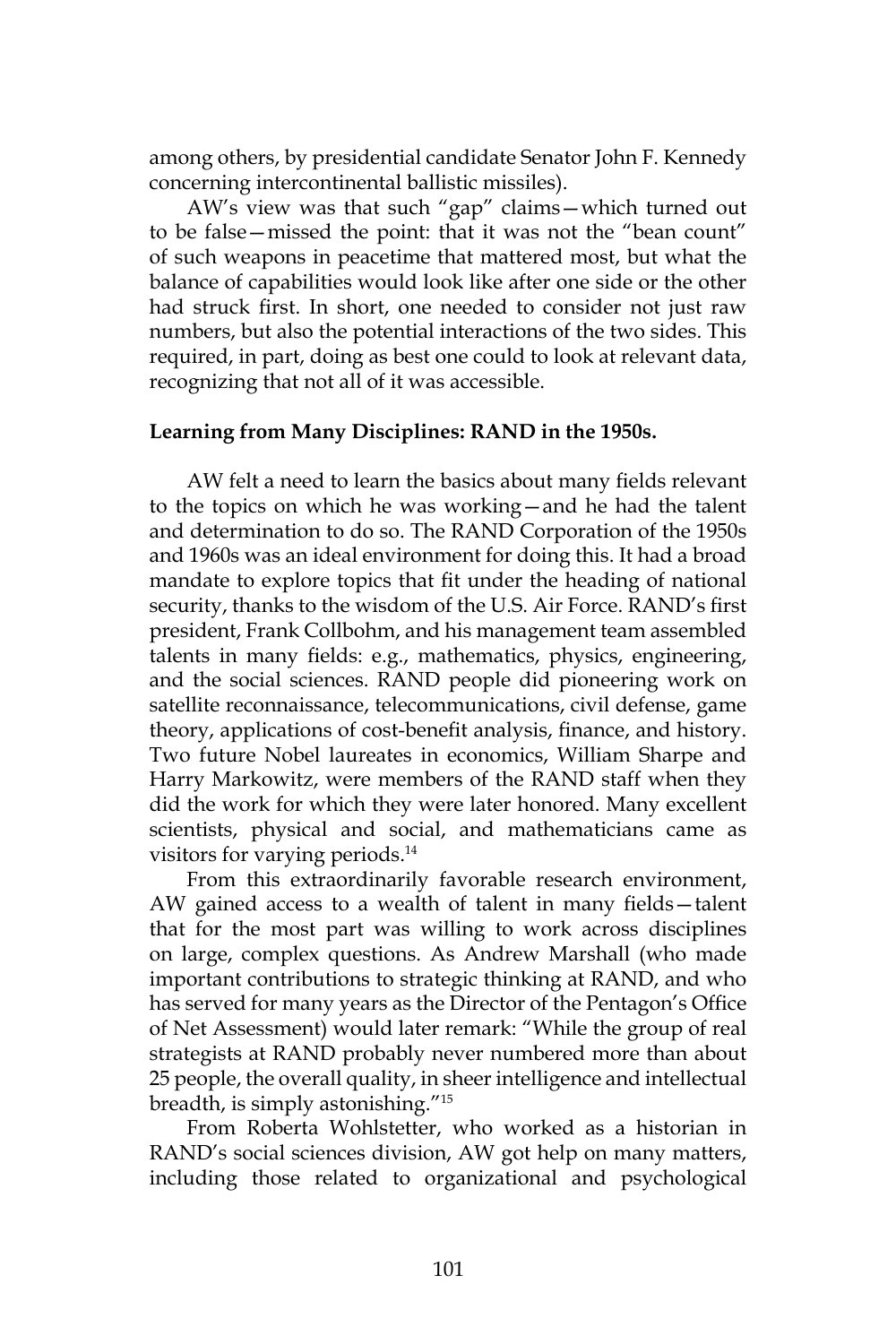aspects of behavior. It is impossible for someone outside of the family to know how much of what AW accomplished was due to her direct or indirect help. Roberta herself was an accomplished scholar whose Bancroft Prize-winning *Pearl Harbor: Warning and Decision* (1962) will long be cited as perhaps the best book ever written on military intelligence. Her 1976 study, *The Buddha Smiles: Absent-Minded Peaceful Aid and the Indian Bomb*, showed how India had exploited civil nuclear cooperation from the United States and Canada to make its bomb. (There was a flair for book and article titles in that family.) Among her many talents was that of analyzing the character and motivations of leaders. The husband-wife team also had several joint publications on Cuba, for instance.

On the occasion of awarding the Presidential Medal of Freedom to the Wohlstetters, President Reagan spoke of Roberta's intimate personal and professional partnership with AW:

I daresay that she has frankly enjoyed posing the same penetrating questions to her husband that she has to the intellectual and political leaders of the country. And that is certainly one explanation for the clarity and persuasiveness of his own voluminous words on strategy, politics, and world affairs.<sup>16</sup>

## **Experts Needed, but Not as Seers.**

AW learned much from specialists in many fields. He saw large decisions affecting war and the conduct of operations as depending not only on political insights, but also on inputs from such experts. But he was wary of specialists who opined with an air of authority on topics outside of their expertise when they had not seriously worked on these topics.

Indeed, there were a number of physicists who knew about the confined topic of nuclear weapons and their effects, but who did not hesitate to pronounce on matters related to strategic nuclear force operations without having carefully studied these operations, and without any particular claims of knowledge as to the aims and strategy of Soviet leaders. He described such experts, especially those who distilled nuclear-age policy choices to decisions between living in "One World or None," as feeling: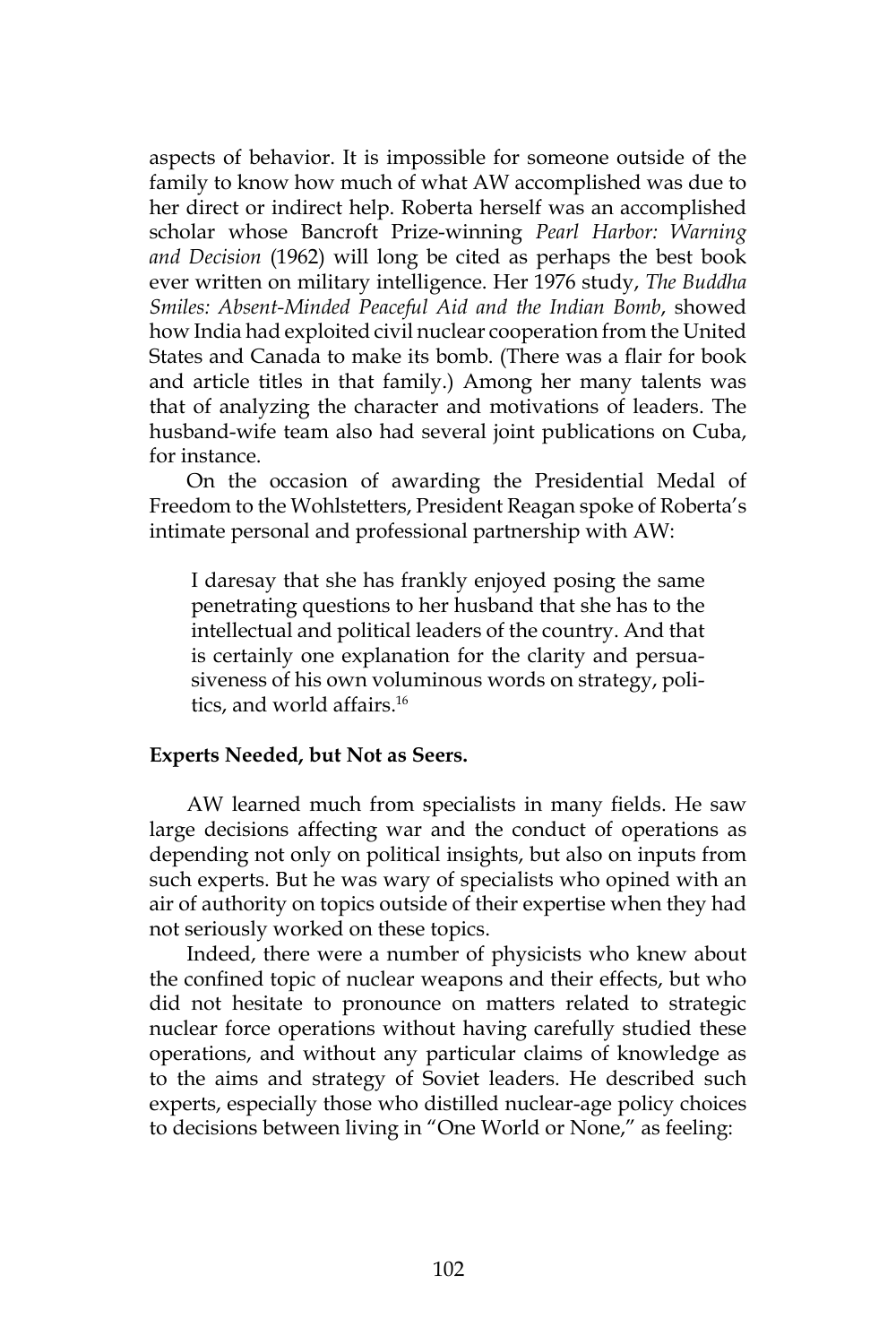charged with a prodigious mission and a great moral urgency. Spurred by an apocalyptic vision of world annihilation, they urge a drastic transformation in the conduct of world affairs in the immediate future. They have been passionately sure that the choices are stark and clear: annihilation on the one hand or a paradise on earth.<sup>17</sup>

He continued:

This vision of the responsibility of the scientists, "a greater responsibility than is pressing on any other body of men," puts him in a very different role from the scientist as technologist or the scientist dealing by tentative and empirical methods with broader questions or cardinal choices. It is fortified … by the related notion of the scientist as specially endowed  $-$  a seer or prophet.<sup>18</sup>

He also pointed to the rapid switch in views on fundamentals by some distinguished scientists. Advocates of building active defenses and fallout shelters against nuclear attack soon saw these things as fueling the arms race. Of course, he saw nothing wrong in principle with people changing their views. (He might have quoted, but did not, Lord Keynes: "When the facts change I change my views; what do you do, Sir"?) But these changes raised questions about their foresight, sometimes right and sometimes wrong. As a group, these scientists were not seers.

The scientist and novelist Sir Charles Percy Snow addressed the difficulty of communications between specialists in the physical sciences and the humanities in his Godkin Lecture, "The Two Cultures."19 (Sir Charles could have included the social sciences as well.) Snow had claimed that the cardinal choices can be fully understood only by scientists, even though in "legal form" these choices are made by non-scientists exposed to advice of only a few experts.

AW was critical of Snow's account of how Britain's wartime leaders made decisions, countering that the reality was a good deal more complex, filled with more salient participants than Snow had allowed. More important, AW maintained that although civilian political leaders might lack expertise, they could be made to understand what was at stake in such cardinal choices.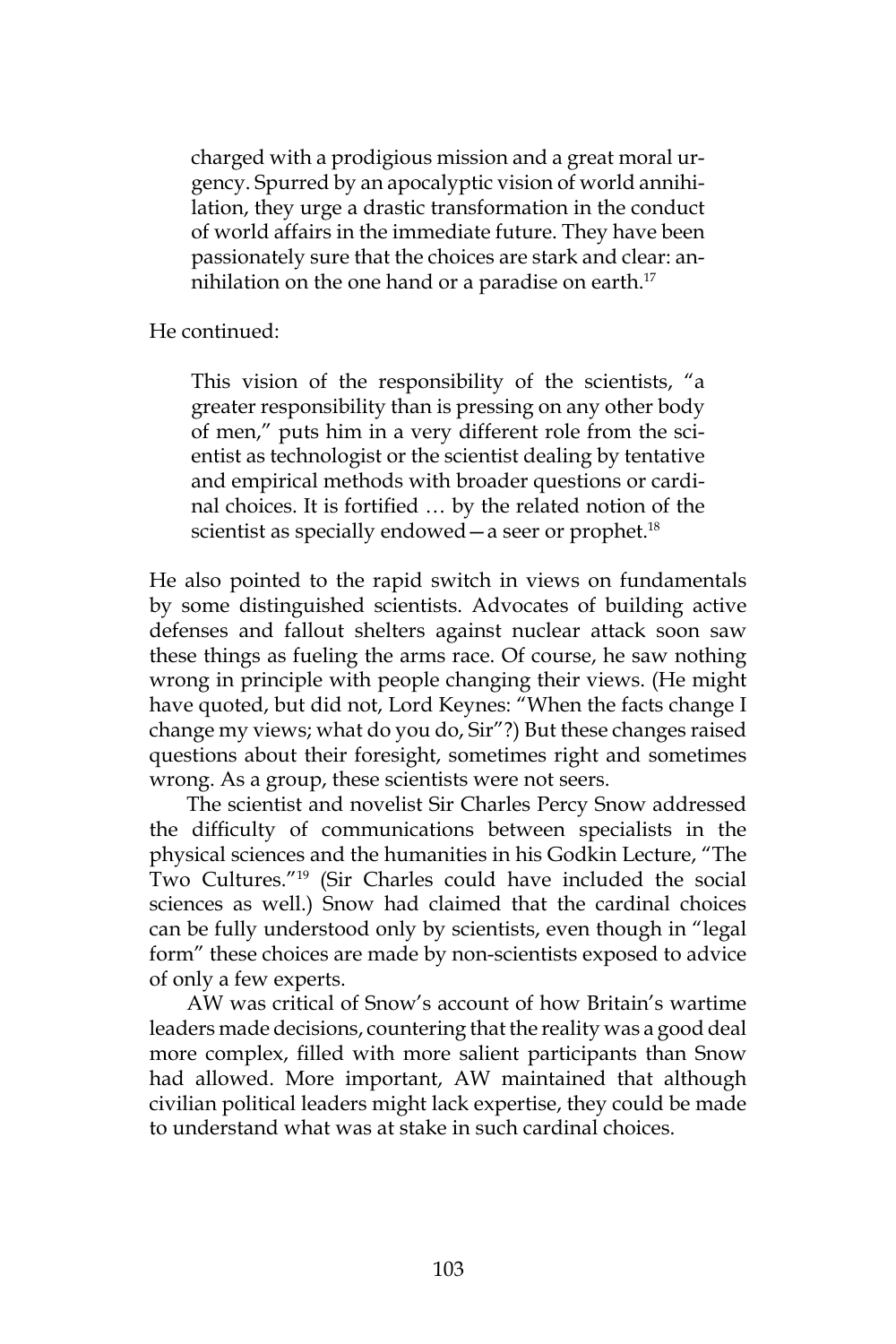#### **III. BEYOND ANALYSIS TO DESIGN AND INVENTION**

Only in a limited sense is the pubic interest served by finding the best among *established* choices. It is sometimes better to invent or design new ones. This does not come naturally to many people who are otherwise highly competent. It requires a certain mindset, akin to that of an inventor or an architect. AW had such a mentality.

#### **Controlling Forces: Failing Safe.**

Few—if any—topics since we have had nuclear weapons have been more important than the rules for launching them. In their 1956 study, *Protecting U.S. Power to Strike Back in the 1950's and 1960's* (R-290), AW and his colleagues recognized that ambiguous warning signals raised two risks for the Strategic Air Command: *false alarm*, which could lead to accidental or unauthorized uses of nuclear weapons, and *false assurance*, which could leave U.S. strategic forces vulnerable in the event of an actual attack.

To deal with these related risks, AW's team invented and then recommended a "Fail-Safe" operating procedure (later called "Positive Control") by which SAC, when confronted with ambiguous warning of a potential attack, would evacuate and protectively scramble its nuclear-armed bomber aircraft without actually committing them to combat—and without risking war by mistake. R-290 explained:

By a fail-safe procedure we mean one in which the bombers will return to base after reaching a pre-designated point en route—unless they receive an order to continue. (Without a fail-safe procedure, this initial decision comes close to being the final decision; without recall it *is* the final decision.)<sup>20</sup>

The alternative to "Fail-Safe" was known as "Recall," in which combat-ready bombers would not only take off based on (possibly mistaken) warning, but also make their way to pre-designated targets. The only way to stop such bombers from attacking their targets would be, as this procedure's name suggests, to recall them with explicit communication. But "Recall" was fraught with dangers. AW would later recollect having said in a briefing to the Strategic Air Command, "There aren't any good ways of starting World War III, but that would surely be one of the worst."<sup>21</sup>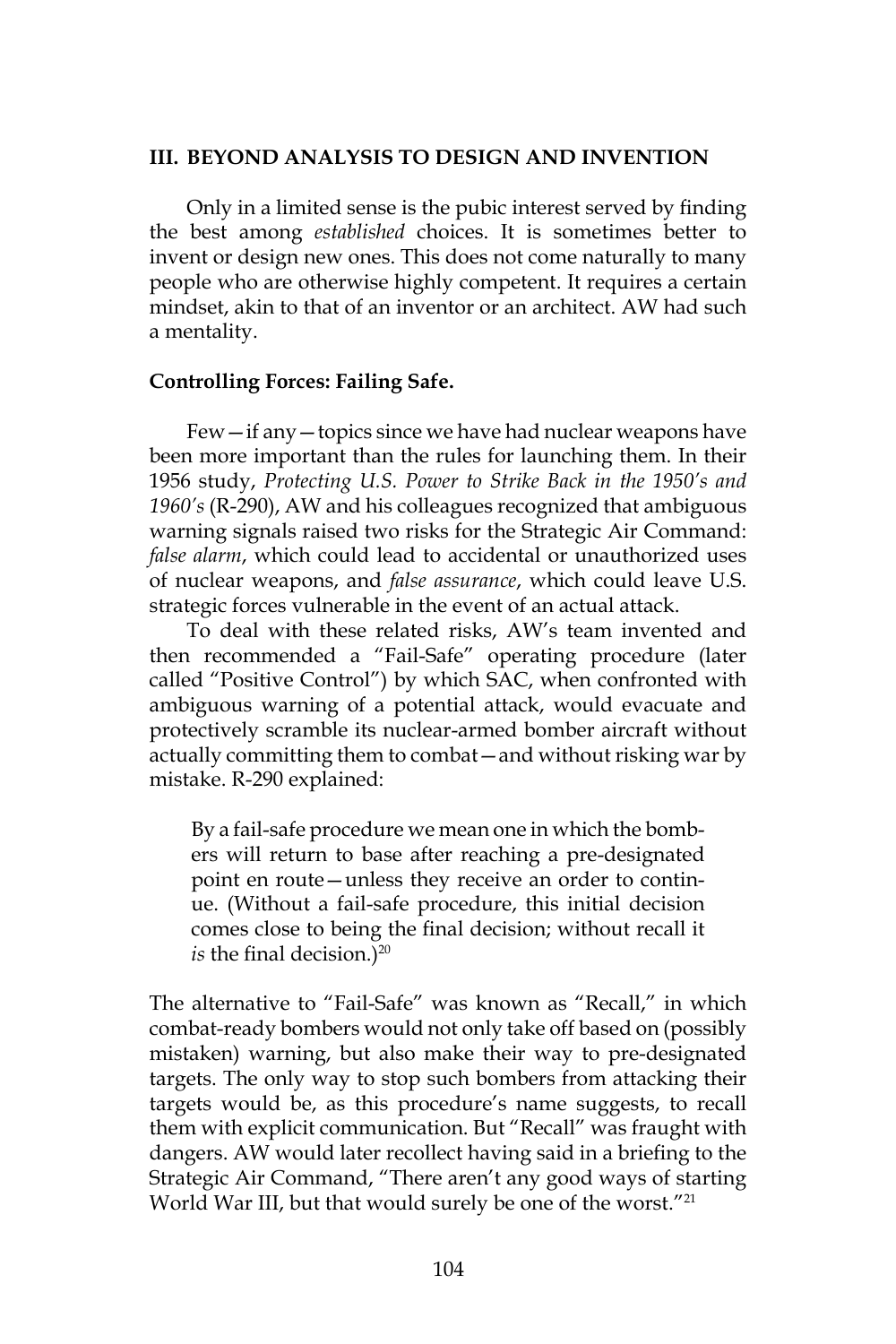In Autumn 1957, SAC conducted a test called FRESH APPROACH, which simulated the recall of the alert force by radio (i.e., using a "fail un-safe" procedure). The after-action report was sobering:

. . . of the ten airborne alert aircraft, one experienced HF [high frequency radio frequency] failure and one failed to monitor HF frequencies as briefed. The eight remaining aircraft . . . did not receive the test message on HF. All ten aircraft received UHF contact from the 9th Bombardment Wing command post, [but] Mountain Home tower and McChord tower were not received. All UHF messages received from the 9th Bombardment Wing were *after the aircraft had struck the target* and were inbound to the local area [emphasis added].<sup>22</sup>

SAC instituted Fail-Safe by the Spring of 1958.

It is worth noting that when the movie *Fail Safe* (1964) needed drama, it found it by showing the opposite of "Positive Control," the possible consequence of having a "fail-dangerous" recall procedure—the procedure in place before the change in 1958 designed and recommended by the AW team. This topic, like several others dealt with by AW and team, has current salience. For example, have India and Pakistan introduced equivalent failsafe procedures in their nuclear forces?<sup>23</sup>

# **Challenge of Protecting Missiles, as well as Command, Control, and Communications**.

By the mid-1950s it was becoming evident that any place in the United States could soon be reached by intercontinental ballistic missiles, then under development in both the Soviet Union and the United States. They could arrive with little warning and with no possibility then of interception. The main response of SAC to this danger was to keep some aircraft on a high state of alert, ready for quick takeoff or even aloft, in a crisis. These solutions had their problems because early warning was uncertain and keeping bombers aloft for long periods was costly. But a much more difficult question was how to base our own ICBMs. The first generation of ICBMs, *Atlas* and *Titan* missiles, were large, fragile, exposed (think of the space vehicles at the Kennedy Space Center), and vulnerable to nuclear weapons detonated even some miles away.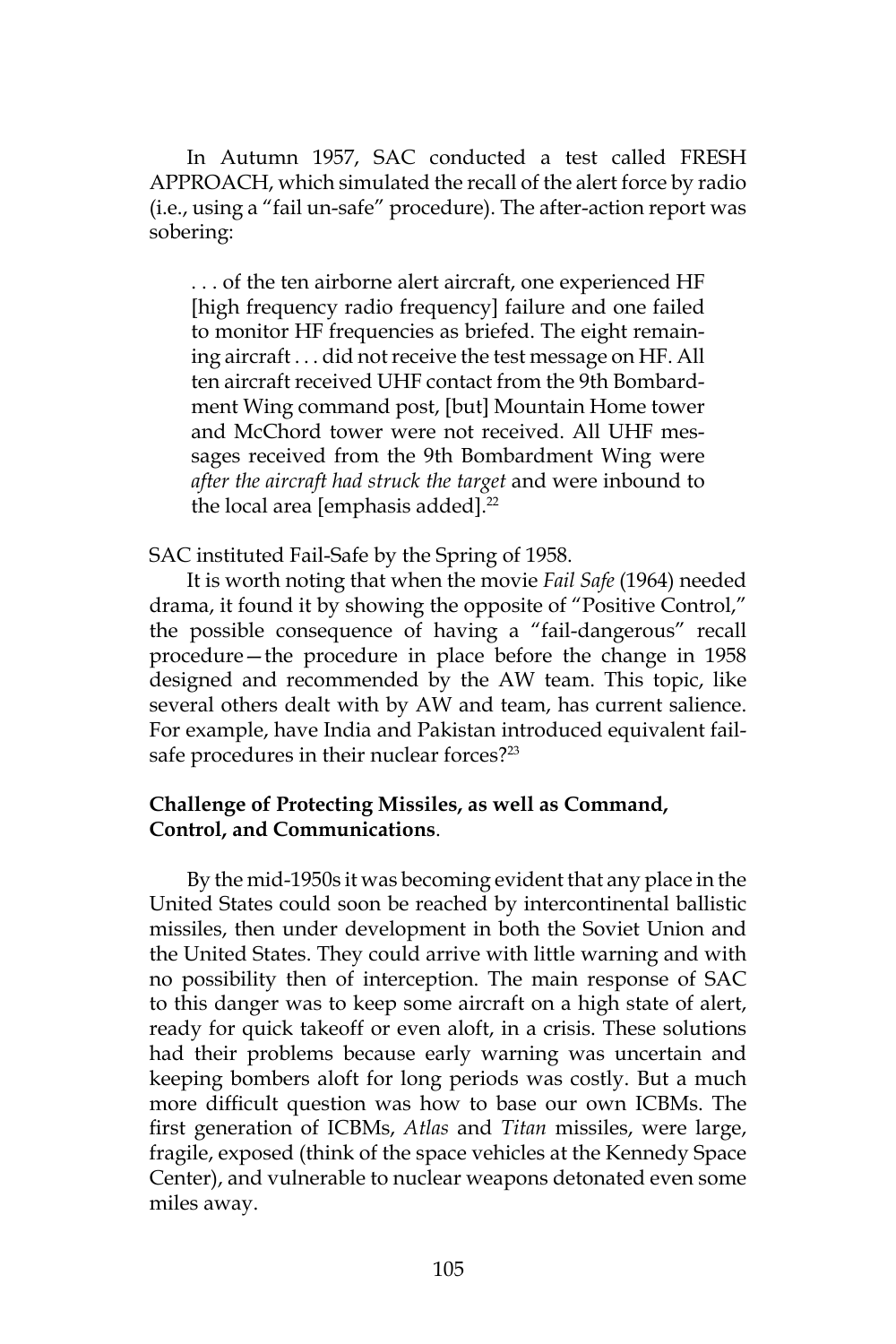AW and his team sought to invent and design new ways to make U.S. strategic forces safe from missile attack. As part of their investigation into fixing the vulnerability of bombers on their bases in the United States, thought had been given to blast-resistant shelters. The first generation of enemy ICBMs was expected to be inaccurate, which meant that blast shelters, in principle, might provide adequate protection against expected blast effects. However, the prevailing view of civil engineering experts was discouraging: only 30-40 pounds per square inch (p.s.i.) of resistance to peak overpressure (that is, to the blast effects of a nuclear explosion) was thought to be feasible, a level short of adequacy, and even this would be costly.

This perceived shortfall led AW to inquire more deeply into what was known about the blast effects of nuclear weapons and the technology of blast-resistant structures. He got Paul Weidlinger, a brilliant structural engineer whom he had met in the 1940s, interested in this topic. Weidlinger soon came up with a design that could withstand peak overpressures an order of magnitude greater than most had thought possible. It turned out that while these improved blast-resistant structures could not be cost-effectively applied to aircraft or the first generation of large and liquid-fueled missiles, they could be applied to the much smaller and tougher *Minuteman* missiles by basing them underground in what later became known as "silos."24

Weidlinger then came up with designs for underground silo structures that could withstand overpressures approaching 1,000 p.s.i., and later extended blast resistance to even higher levels. After the skepticism of the extant authorities on this topic was overcome, Weidlinger's design approach became the solution. It was not expected to last forever because missiles would become more and more accurate, but it was good solution for many decades (and indeed is still in use).

To take another important example, a major invention came out of a question that AW had asked of a RAND engineer named Paul Baran: "What would happen if the key switching centers of AT&T were destroyed?" Baran's answer: The total collapse of our national communications system.

Inquiries to remedy this problem led Baran in 1964 to invent the concepts of "hot-potato routing" (decentralized and distributed communications systems) and segmenting data into "message blocks" (today, packet-switching networks), two concepts that could be used to design a more robust, survivable command,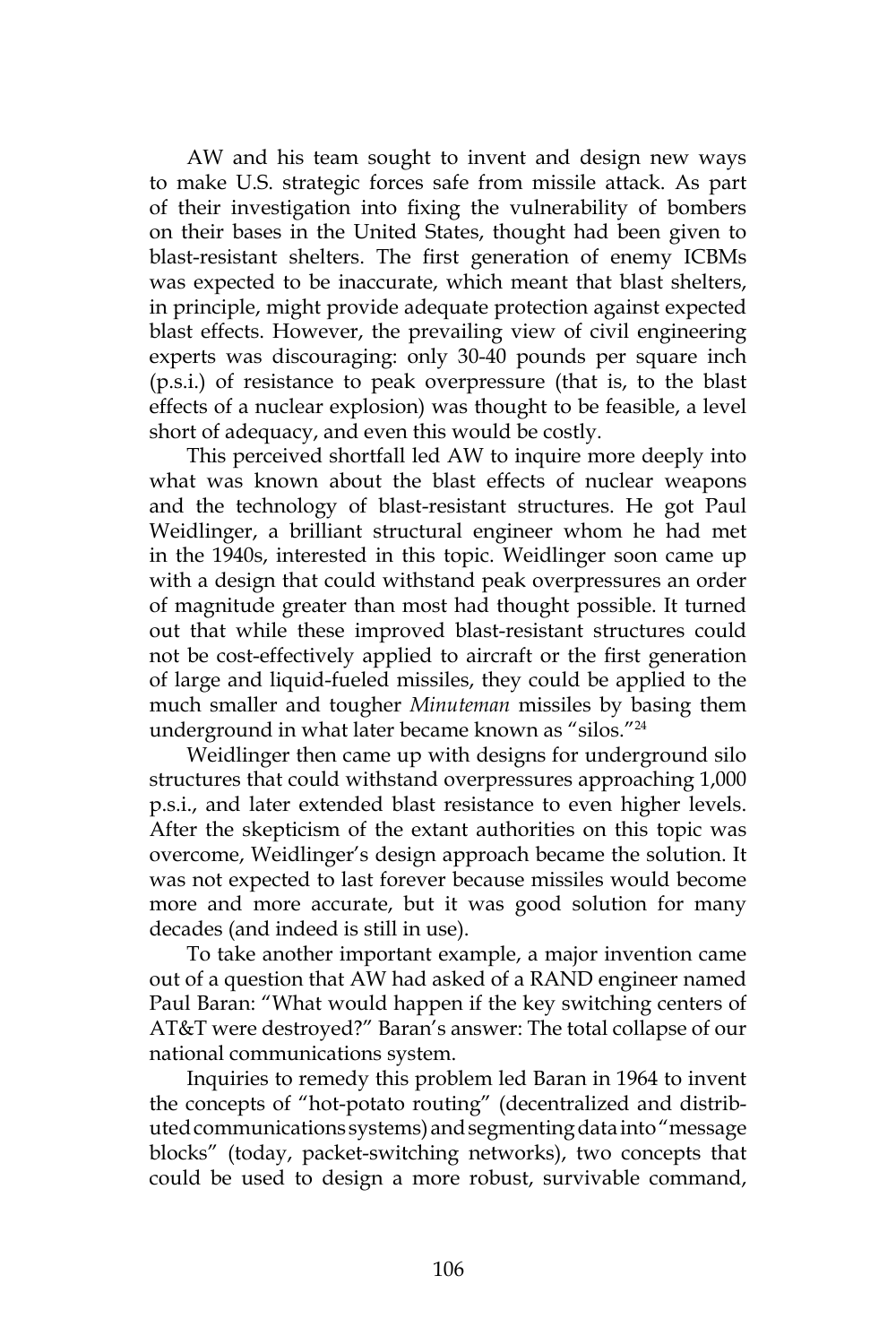control, and communications system less prone to disruption and degradation. Baran's concepts provided the impetus for major advances in telecommunications—and contributed to what would become the Internet.

# **Persistent Efforts in Persuasion: Communicating the Analysis and Design's Results.**

It was not AW's style to write a report or an article and simply put it in the mail. If the project was worth doing, it was worth a marketing effort. He took great pains to learn about the views and positions of the decisionmakers involved, and to design arguments that would be most effective. This meant spending a lot of time on the road, especially in Washington, but also at the Strategic Air Command's headquarters in Omaha, NATO headquarters, and elsewhere. To AW, these were not simply "briefings." For one thing, they were usually not brief; for another, these were two-way exchanges, for the presenters themselves learned much from such sessions.

AW's writings were closely reasoned, sometimes eloquent, complete with salient data. But they were not quick and easy reads. Nor was he a person of few words. Training in mathematical logic produced precision in expression, but sometimes a denseness that needed parsing. Here, too, Roberta must have been a big help.

# **IV. DISPUTATIONS**

## **The Ballistic Missile Defense Dispute.**

Albert Wohlstetter's works often evoked vigorous responses some highly positive, some constructive, some hugely critical, and some scurrilous.25 Consider the case of the proposed active defense against ballistic missiles (BMD) in behalf of which AW became an advocate. He had a belief that technically it could be made to work in certain situations. He certainly found the "arms race" arguments of many of the opponents of BMD objectionable. Why, in principle, should one object to being able to defend oneself against attack?

In 1969, the Senate Armed Services Committee held a debate on the pros and cons of the *Safeguard* ballistic missile defense system. The purpose of *Safeguard* was to protect *Minuteman*  missiles from nuclear attack, and the debate centered on how well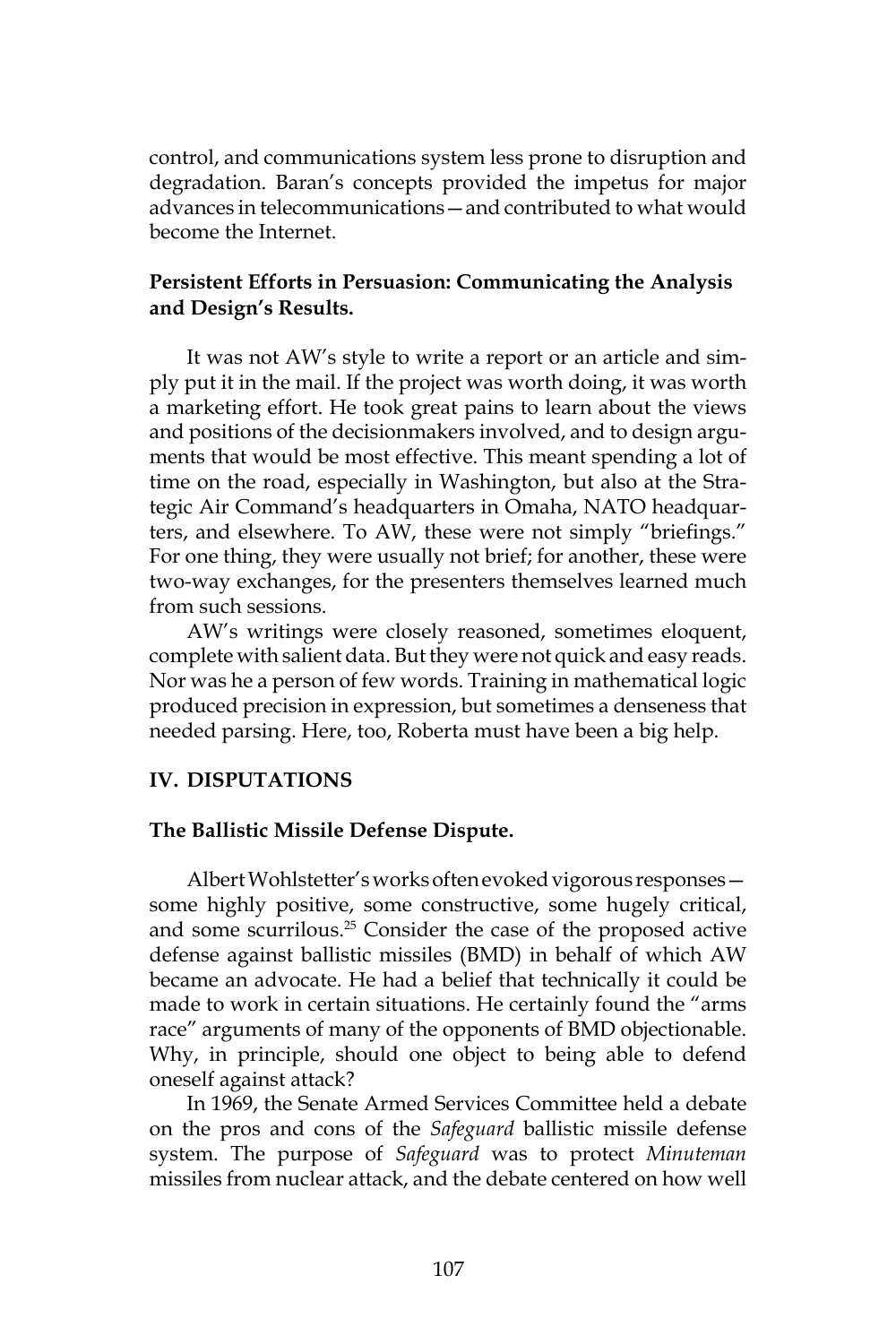such a defense might perform. AW, Paul Nitze, John Foster, and others gave detailed arguments as to why it was a good idea, and their opponents, such as George Rathjens and Jerome Wiesner, as to why it was not.

What turned out to be remarkable about this exchange was not so much its content, but the fact that the Operation Research Society of America (ORSA), at AW's request, did a study of the professionalism of his opponents' contributions. Three faculty members from the Massachusetts Institute of Technology (MIT) who had testified at the Senate hearings, including MIT's president, objected to the standing and capacity of ORSA to conduct such an investigation. ORSA went ahead anyway. It found faults on both sides of the debate, but singled out for criticism the testimony of the opponents, including those from MIT. In striking contrast, the report found "no significant defects" in AW's testimony, and cited one paper that he had submitted to the Senate Armed Services Committee as "a model for the professional and constructive conduct of a debate over important and technical issues."26

AW won this debate on points, but was he right? At the time, AW's desire to establish the correctness of the principle that defending oneself is good seems to have overcome his usually sound technical and economic sense. As observed above, one might object to a specific program on grounds of inadequate cost-effectiveness. Here, ballistic missile defenses have struggled against technologically competent attackers in which the offense can adopt countermeasures (e.g., multiple independently targetable reentry vehicles, decoys) to negate them. The United States has had active defense programs under development for 50 years and has deployed some systems (one Safeguard site in North Dakota, soon demolished) without achieving notable confidence that the substantial expenditures have been worthwhile. We are still trying, now with the goal of defending against less technically advanced missiles from Iran or North Korea.

## **The Arms Race Dispute.**

AW set off a fierce debate by questioning the existence of a spiraling nuclear "arms race" in two articles published in the mid-1970s.<sup>27</sup> Here is a small sample of the views to which AW responded: from John Newhouse, "America's forces apparently served as both model and catalyst for the Russians"; from journalist Leslie Gelb, "The common practice, as I think we all know, has been to exaggerate and over dramatize"; from Jerome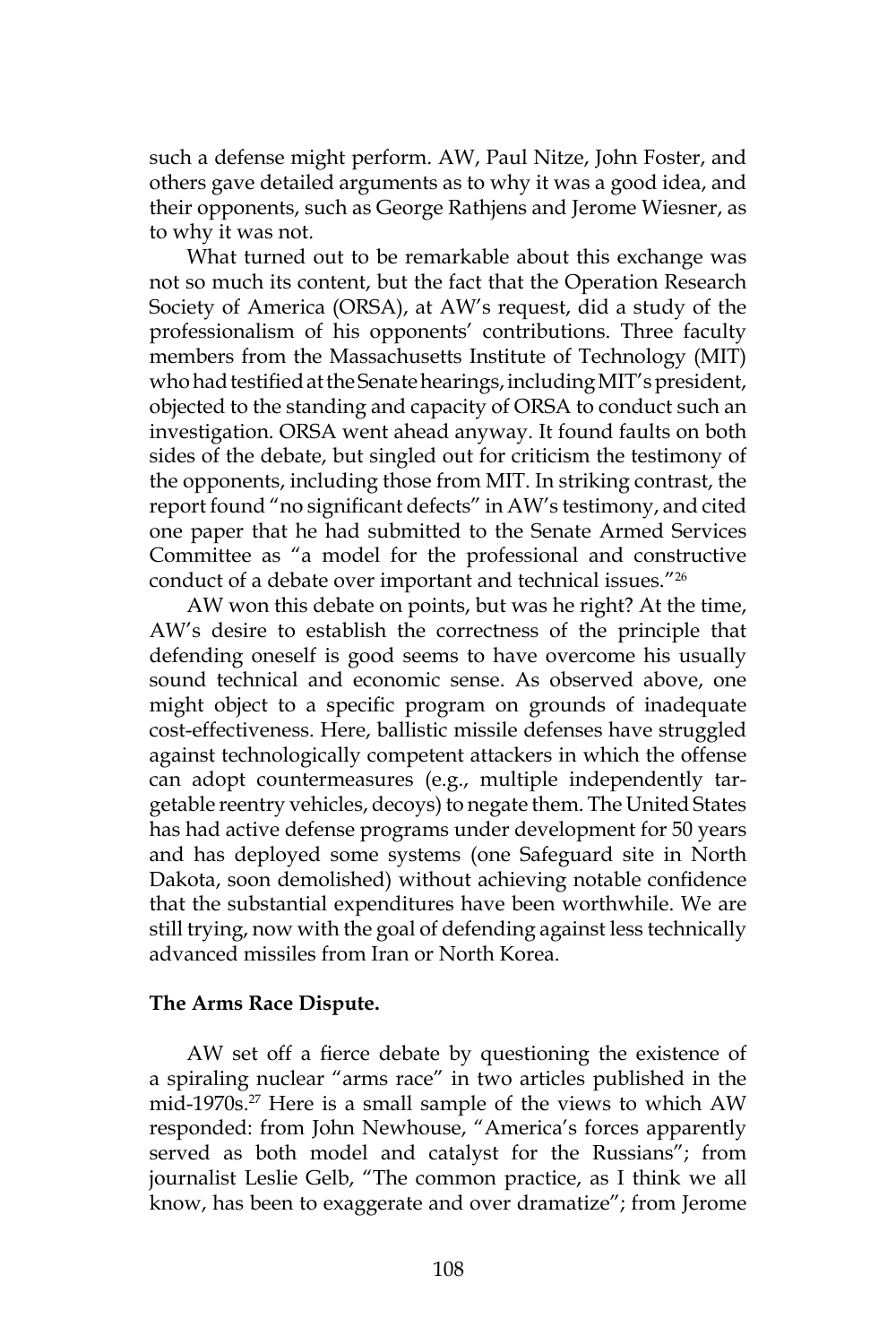Wiesner, president of MIT and former science adviser to President Kennedy, the arms race makes "an ever-increasing likelihood of war so disastrous that civilization, if not man himself, will be eradicated"; from nuclear physicist Herbert York, who had served on the Manhattan Project and as the first director of the Livermore National Laboratory, we should "slow down the rate of weapons innovation, and hence reduce the frequency of introduction of ever more complex and threatening weapons"; from chemists George Kistiakowsky, a leading Manhattan Project participant, and MIT's George Rathjens, "any understanding that slowed the rate of development and change of strategic systems would have an effect in the right direction." In short, the dangers perceived by the "arms race theorists" (as AW called them) were not merely or only—the waste of resources in adding to the nuclear stockpile, but catastrophe.

AW asked exactly what was going on in the putative "arms race." He began by dissecting the term:

When we talk of "arms" are we referring to the total budget spent on strategic forces? The number of strategic vehicles or launchers? The number of weapons? The total explosive energy that could be released by all strategic weapons? The aggregate destructive area of these weapons? Or are we concerned about qualitative change—that is alterations in unit performance characteristics—the speed of an aircraft or missile, its accuracy, the blast resistance of its silo, the concealability of its launch point, the scale and sharpness of optical photos or other sensitive devices, the controllability of a weapon and its resistance to accidental or unauthorized use? When we talk of a "race" what do we imply about the rate at which the race is run, about the ostensible goal of the contest, about how the "race" is generated, about the nature of the interaction among strategic adversaries?<sup>28</sup>

Whatever arms racing was about, AW objected to the use of such words as "explosive," "spiraling," or "uncontrolled" to characterize the U.S.-USSR strategic "competition" (his preferred word) in nuclear arms.

To illustrate his point, AW compared forecasts over time, and also with reality as we gradually came to understand it, of Soviet ICBMs, submarine-launched missiles, and bombers. He found indicators on the American side mostly to have peaked in the late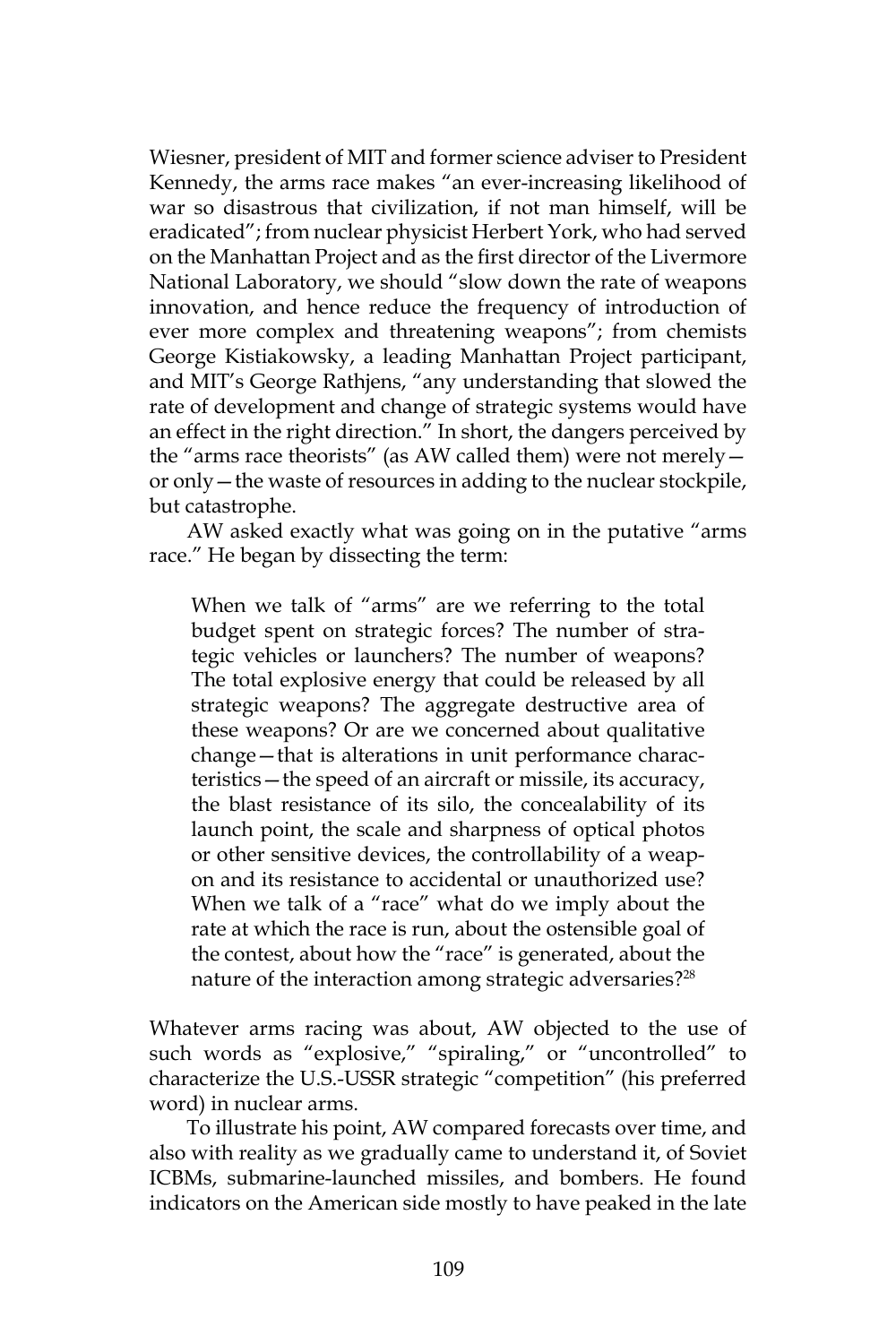1950s and early 1960s, and then to have declined to the early 1970s. Given increases in these categories on the Soviet side during those years of U.S. decline, he asserted that we were not "racing" them. Moreover, he maintained that some of the technical advances had helped to stabilize the nuclear balance: the hardening of silos, permissive action links, technology that enabled warheads—and so missiles—to be smaller, hence mobile, hence safer from attack (under the sea or, in the Soviet case, mobile on land); and increases in accuracy, along with smaller missiles, that reduced potential collateral damage to civilians. Advances in technology that made for a more stable relationship were good.

AW agreed that for the United States to have more aircraft or missiles simply because the Soviets were making more of them, or were assumed to have this intention, was a bad idea. However, he argued that his opponents ignored crucial aspects of the strategic competition by assuming that a simple actionreaction process was at work, or that the Soviet Union was aiming for a small "minimum deterrent" force. Most fundamentally, he disagreed that nuclear war was impossible simply because many extremely destructive weapons existed, and worried that the nuclear postures proposed by his opponents would foreclose the possibility of limiting the scope of the conflict if war should break out.

These articles garnered support and criticism. One criticism was that he had chosen dates to favor his argument.<sup>29</sup> Among the critics, a phrase that caught on was supplied by the title of former arms control agency official Paul Warnke's rejoinder: "Apes on a Treadmill." It evoked the image of mindless building of nuclear forces by both sides, something that could happen only if leaders were mistakenly led to believe that they could gain an advantage over nuclear-armed opponents.

This view led to the doctrine of Mutual Assured Destruction (dubbed "MAD" by Donald Brennan), that since only a few nuclear weapons delivered on a city could produce vast damage, why, then, buy more than the number needed to assure *that* result? Arthur Steiner, a colleague of AW, identified it with two propositions: (1) Don't attack weapons; aim at people; and (2) Don't defend against the adversary's weapons.<sup>30</sup> Motivations for proposition (1) might be, *don't attack his weapons because that would be destabilizing and would lead to an arms race*; or alternatively, *don't attack weapons because it can't be done successfully*. Motivations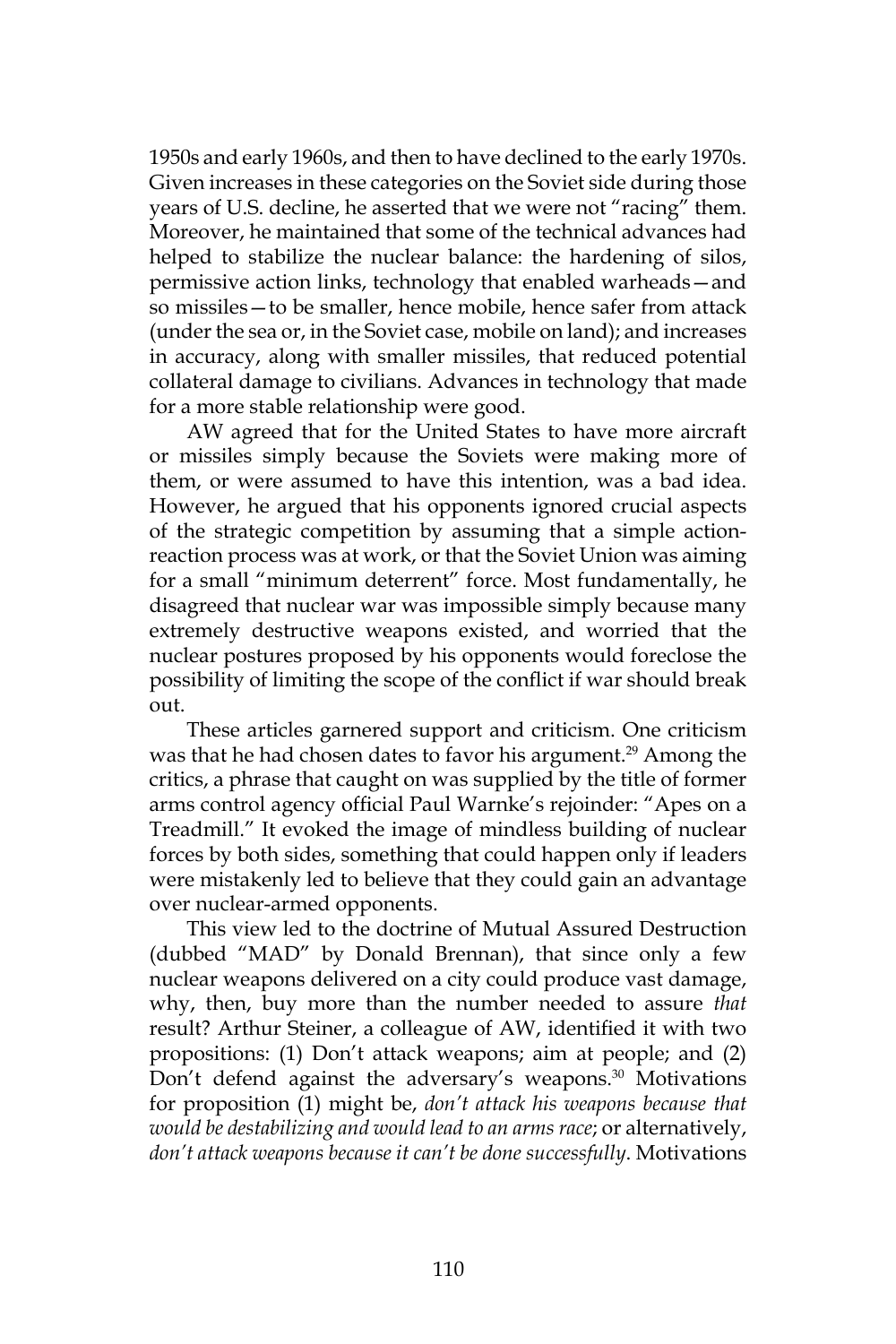for proposition (2) might be, *don't defend because it's a bad idea*; or alternatively, *don't defend because although it might be desirable it isn't feasible*. A large problem left inadequately addressed by MAD, and often ignored by AW's critics, was how to defend Europe, which was believed to be vulnerable to Warsaw Pact conventional attack. Our policy was to use nuclear weapons first there if such an attack was succeeding. In contrast, AW held that "most of those who rely on tactical nuclear weapons as a substitute for disparities in conventional forces have in general presupposed a cooperative Soviet attacker, one who did not use atomic weapons himself."<sup>31</sup> Moreover, he added:

. . . nuclear limited war, simply because of the extreme swiftness and unpredictability of its moves, the necessity of delegating authority to local commanders, and the possibility of sharp and sudden desperate reversals of fortune, would put the greatest strain on the deterrent to all-out thermonuclear war. For this reason I believe that it would be appropriate to emphasize the importance of expanding a conventional capability realistically and, in particular, research and development in non-nuclear modes of warfare.32

This last sentence foreshadowed his long and successful campaign to improve greatly the effectiveness of conventional airpower.

# **Civil vs. Military Uses of Nuclear Energy: Revealing a Distinction without Much Difference.**

It should not surprise that a logician would be skilled at parsing distinctions. One was the purported distinction between civilian and military uses of atomic energy. This was a highly misleading distinction as dealt with politically. It is at the heart of the international proliferation problem. Although the influential Acheson-Lilienthal Report of 1946 on the potential and the dangers of nuclear technology was initially optimistic about the possibility of making civilian nuclear fuel hard to use in bombs, its authors quickly saw the dangers and proposed that all nuclear enterprises be run by an international authority.<sup>33</sup> The Eisenhower Administration blurred the distinction between civil and military uses of nuclear energy with *Atoms for Peace*, a program which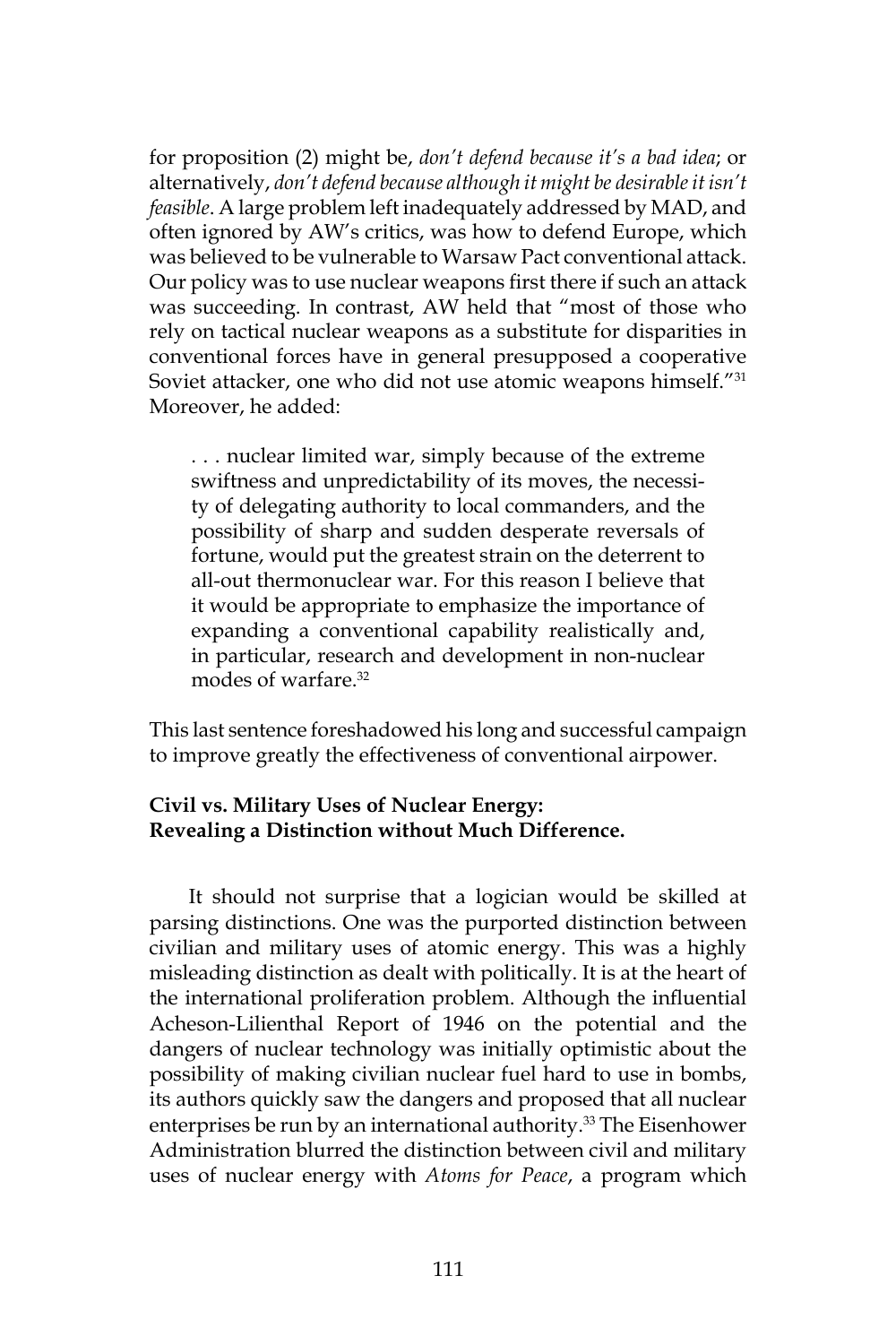accelerated the distribution of weapons-relevant civil nuclear technology and know-how widely throughout the world.

The economic benefits have turned out to be modest so far, but *Atoms for Peace* advanced the ability of many countries to make the bomb on short notice by training people in nuclear science and technology and giving them experience in handling fissionable materials. Nuclear electric power, the main civilian application, requires fissile material as a fuel, or yields it as a by-product of the reaction process, or both. For various reasons having to do with politics, both domestic and foreign, most of the countries able to make the bomb on short notice—by now a large number—have chosen not to do so. But as the cases of India (written about perceptively by Roberta), Pakistan, North Korea and (prospectively) Iran show, civilian applications can be used to advance military ones. With *Atoms for Peace*, the U.S. Government and others tried to make a distinction where there was not much of a difference. His aforementioned 1976 article on "Spreading the Bomb without Quite Breaking the Rules" described efforts by policymakers to make such unrealistic distinctions.

The Nuclear Nonproliferation Treaty (NPT), signed in 1968, incorporates the manifest tensions, not to say confusions, on this topic. It says that nuclear explosives will not be transferred (Articles I and II), that safeguards will be accepted (Article III), that all countries have an inalienable right to nuclear energy for peaceful purposes in accordance with Articles I and II (Article IV, paragraph 1), that nuclear technologies be shared (Article IV, paragraph 2), and that all parties work towards nuclear disarmament (Article VI). Article IV opened the door to acquiring weapons-related capacities, and three countries are known to have gone through it and violated their safeguards agreements: Iraq in the period leading up to the first Gulf War, North Korea, and Iran. Several that made the bomb had not signed the NPT: India, Pakistan, Israel, and South Africa (which signed the NPT after it had dismantled its bomb program).

When AW and his associates examined the problems posed by civil nuclear energy's military potential in the 1970s, those problems were not as evident as they are today. This work highlighted matters that have become of great public concern in the past decade. Inconsistencies abound. For instance, AW and his associates noted that a major mission of the International Atomic Energy Agency was to market nuclear energy around the world, notably to developing countries. To this day, the IAEA still refers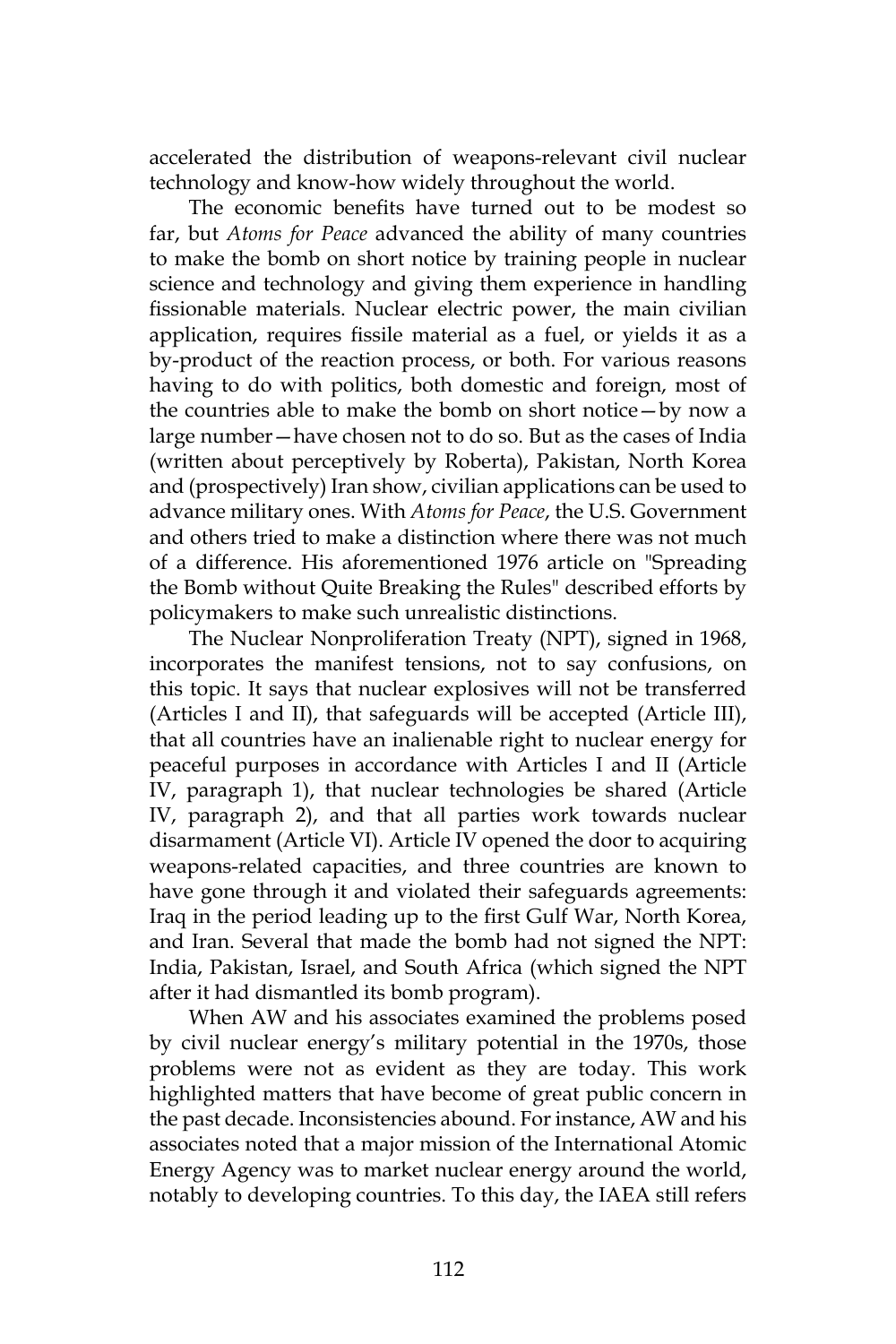to itself, with no apparent sense of irony, as the "Atoms for Peace Agency."

It cannot be said that the behavior of governments has greatly improved in this arena.

# **The Need to Use Power Discriminately: The Moral Dimension.**

A theme that emerged in AW's work from an early point was how to use military power more effectively against military forces and avoid unintended harm to civilians.<sup>34</sup> There were both utilitarian and moral arguments for this. With nuclear weapons, this was a challenge and, to some people, an oxymoron in the sense that any use of nuclear weapons, no matter how limited in scope, might quickly escalate and produce a holocaust. The predominant view was that *anything* that would mitigate the destructiveness of nuclear weapons would suggest that they could be rationally used.

The question of objectives was addressed by the American Catholic Bishops' *Pastoral Letter on War and Peace* in 1983.35 AW commented on this letter in "Bishops, Statesmen, and Other Strategists on the Bombing of Innocents" (1983), a magisterial review of central issues of nuclear strategy. He wrote:

By revising many times in public their pastoral letter on war and peace, American Catholic bishops have dramatized the moral issues which statesmen, using empty threats to end the world, neglect or evade. For the bishops stand in a long moral tradition which condemns the threat to destroy innocents as well as their actual destruction. They try but do not escape reliance on threatening bystanders. . . . The letter offers a unique opportunity to examine the moral, political, and military issues together, and to show that . . . threatening to bomb innocents is not part of the nature of things. Nor has it been, as is now widely claimed, an essential of deterrence from the beginning. Nor is it the inevitable result of "modern technology."36

He continued:

The bishops have been sending a message to strategists in Western foreign-policy establishments—and to strategists in the Western anti-nuclear counter-establishments.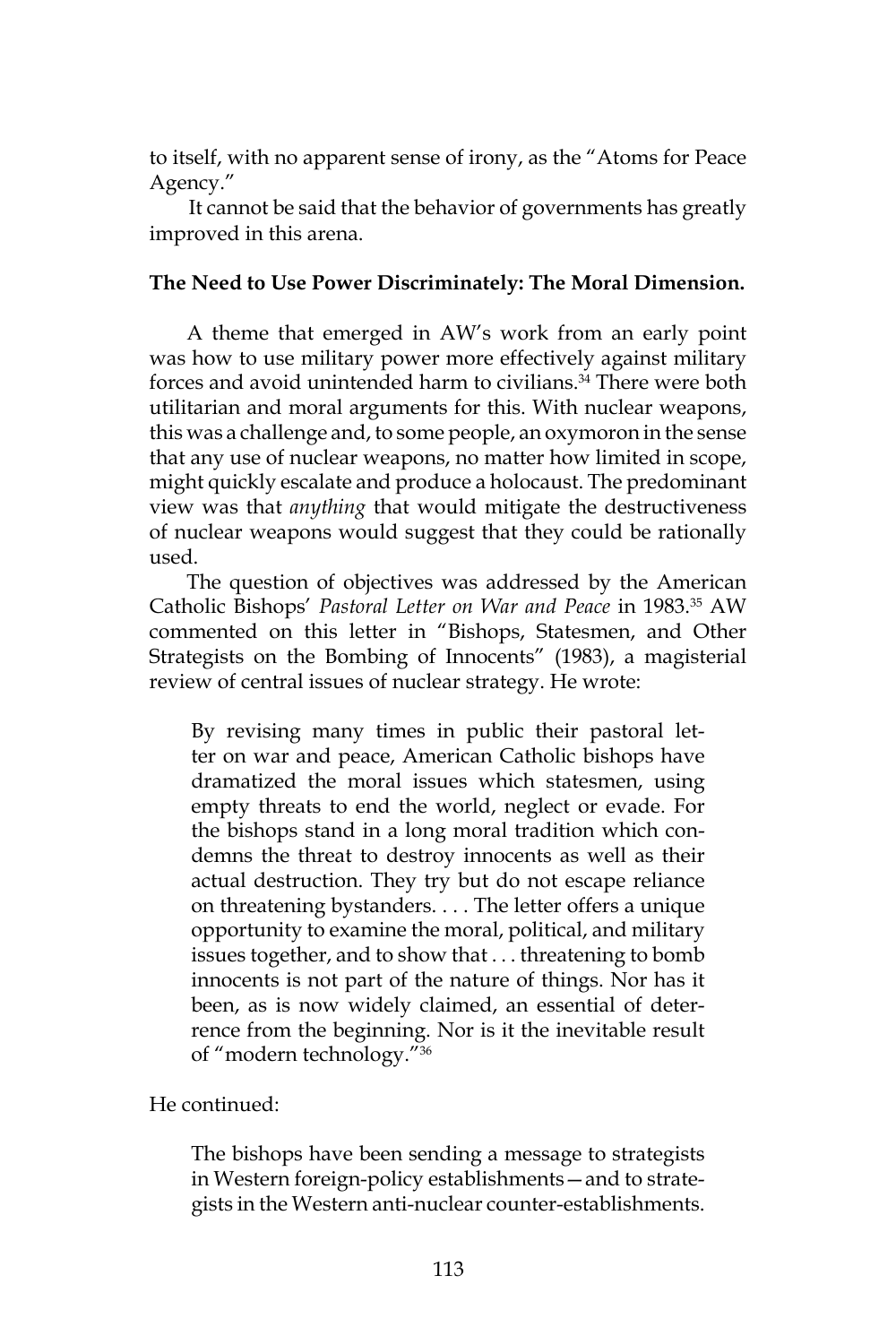It seems unequivocal: "Under no circumstances may nuclear weapons or other instruments of mass slaughter be used for the purpose of destroying population centers or other predominantly civilian targets." Though that only restates an exemplary part of Vatican II two decades earlier, it is far from commonplace. Nonetheless it should be obvious to Catholics and non-Catholics alike. Informed realists in foreign-policy establishments as well as pacifists should oppose aiming to kill bystanders with nuclear or conventional weapons: indiscriminate Western threats paralyze the West, not the East. We have urgent political and military as well as moral grounds for improving our ability to answer an attack on Western military forces with less unintended killing, not to mention deliberate mass slaughter.<sup>37</sup>

AW then criticized the bishops for adopting the position that it was acceptable for us to have these weapons but never to use them.

Having observed long ago that not even Genghis Khan avoided combatants in order to focus solely on destroying noncombatants, I was grateful, on a first look at this issue in the evolving pastoral letter, to find the bishops on the side of the angels. Unfortunately, a closer reading suggested that they were also on the other side. For, while they sometimes say that we should not threaten to destroy civilians, they say too that we may continue to maintain nuclear weapons—and so implicitly threaten their use as a deterrent—while moving toward permanent verifiable nuclear and general disarmament; *yet we may not meanwhile plan to be able to fight a nuclear war even in response to a nuclear attack* [emphasis original]*.*

Before that distant millennial day when all the world disarms totally, verifiably, and irrevocably—at least in nuclear weapons—if we should not intend to attack noncombatants, as the letter says, what alternative is there to deter nuclear attack or coercion? Plainly only to be able to aim at the combatants attacking us, or at their equipment, facilities, or direct sources of combat supply. That, however, is what is meant by planning to be able to fight a nuclear war – which the letter rejects.<sup>38</sup>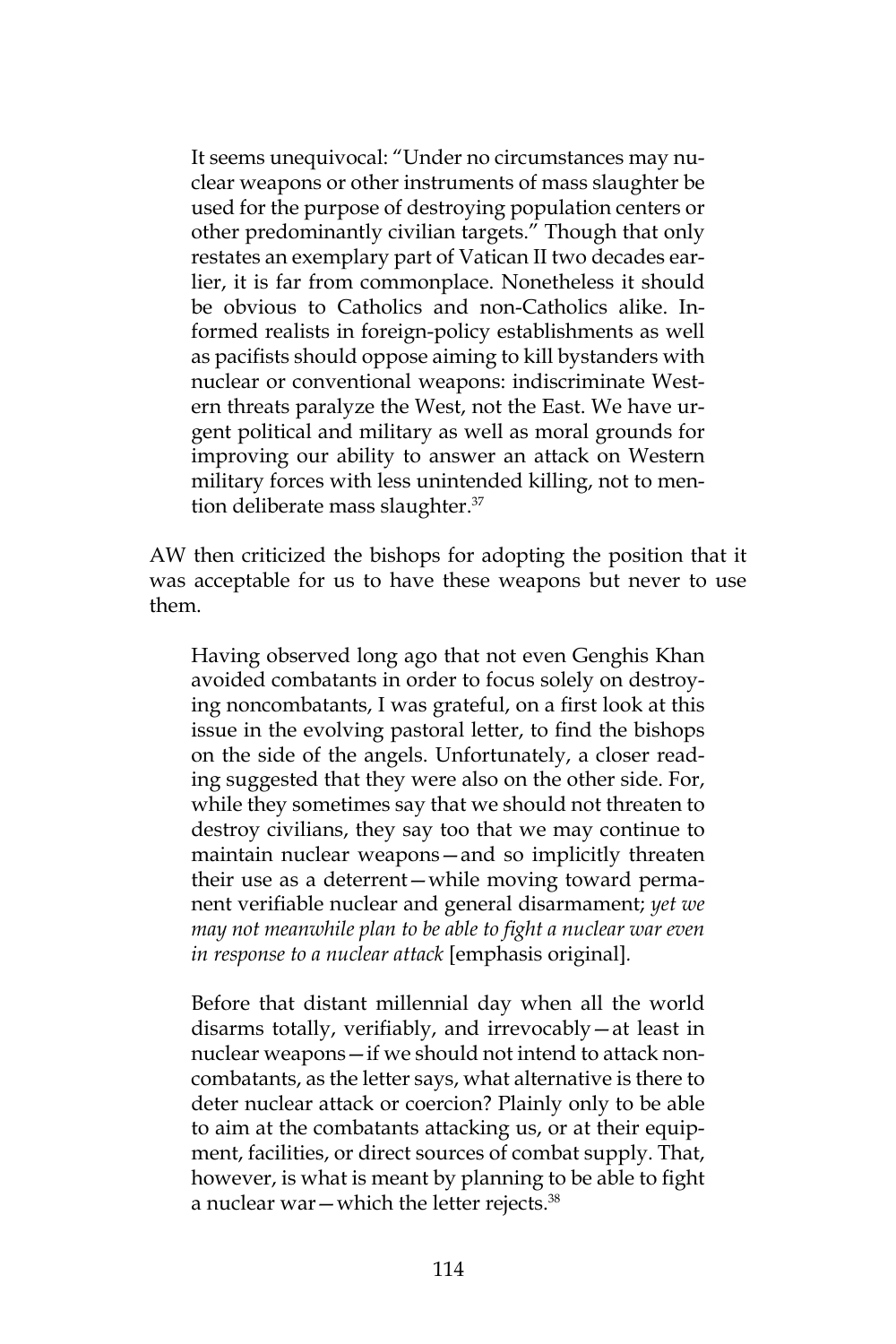Responses were abundant and mixed. It evoked praise by such prominent people as Samuel Huntington, Aaron Wildavsky, and Brent Scowcroft (on occasion an AW target). Among the critics was the political scientist, Bruce Russett, who had been an adviser to the bishops and who wrote that AW had distorted the bishops' position, and that the final version of their letter had dropped mention of non-use under all circumstances. Russett added he wished that AW had "acknowledged the desirability of a *no-first use* posture" (emphasis added) as being consistent with the views expressed in the article.

## **V. RADICALLY REDUCING UNINTENDED HARM TO CIVILIANS**

AW examined the history of strategic bombing, an undertaking of great imprecision such that if the target were in cities most bombs would miss it and hit civilians. This inevitable inaccuracy during World War II had led to a policy of deliberately targeting civilians, with the result that enormous destruction was done, e.g., Tokyo, Hamburg, and Dresden. Obviously, the destruction would be enormously greater with nuclear weapons aimed at civilians. AW thought planning based on MAD targeting was wrong on both utilitarian and moral grounds.

The alternative path that AW first suggested was a combination of making much lower-yield nuclear bombs and delivering them with greater accuracy against solely military targets. He observed that the thermonuclear process (as distinguished from the fission one), contrary to the initial impression that it would only enable bomb yields to be horrendously large, would actually permit bombs with much smaller weights and yields to be made.

This combination never found enough support to be carried out seriously, but a crucial extension of AW's idea did, one that he worked on for many years. It was that advances in computing and sensors might make it possible to destroy discrete targets with non-nuclear weapons. As it turned out, several technologies made this possible, as demonstrated in the First Gulf War (recall the image of a cruise missile going down a boulevard in Baghdad and turning to hit the defense ministry). Highly precise weapons were then used against Serbia in 1999 and Iraq again in 2003. Of course, the right targets had to be designated. We could now precisely hit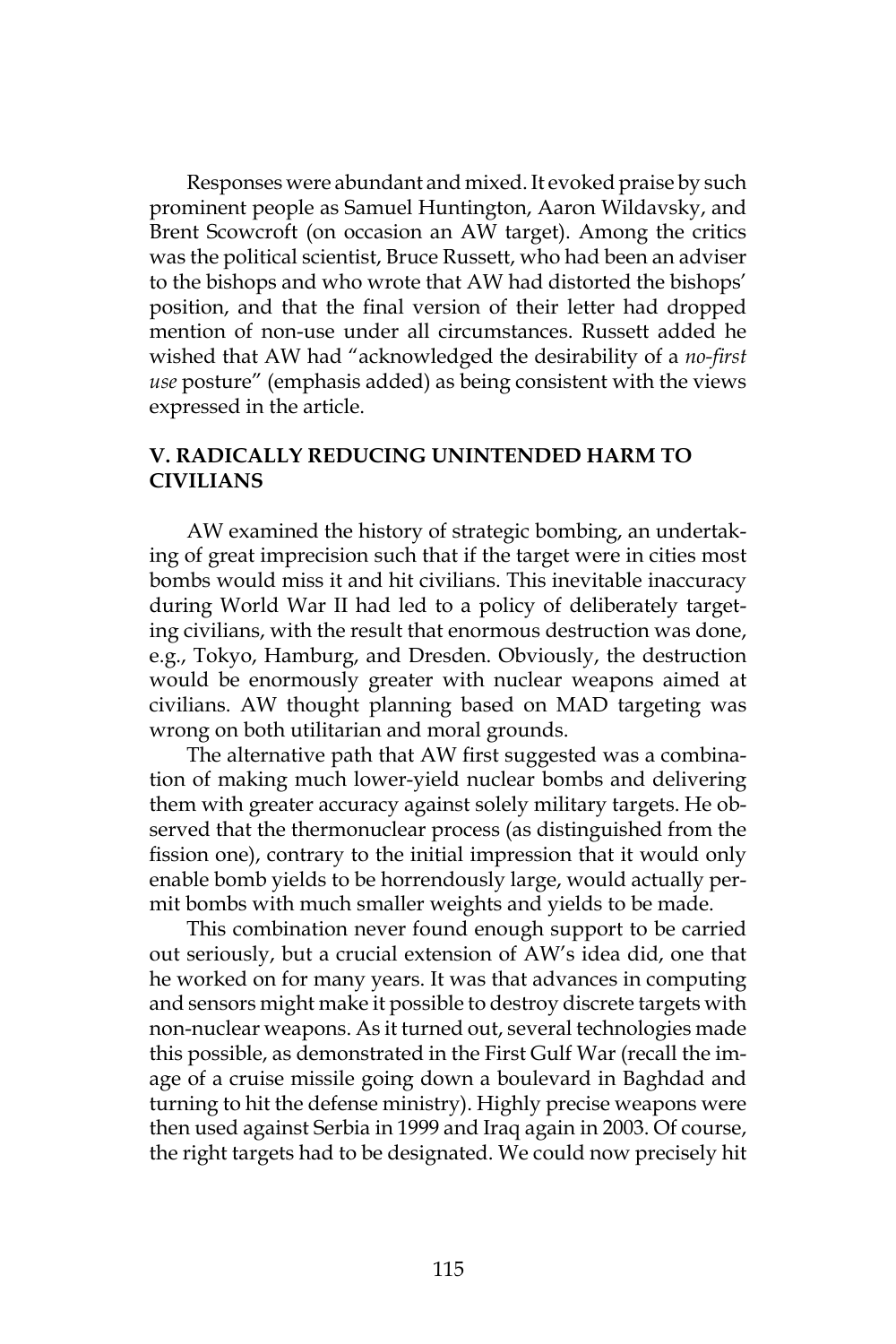the wrong place, as in the bombing of the al Firdos air raid shelter in Baghdad in 1991, or of the Chinese embassy in Belgrade in 1999.

Striking evidence of official acceptance of AW's ideas on discriminate deterrence came in a Defense Department briefing on March 5, 2003, 2 weeks before the invasion of Iraq, about our "military practices and procedures to minimize casualties to noncombatants during military operations."39 Such a public statement about attack criteria in a war about to occur was extraordinary; its substance was the opposite of the bombing goal against Germany and Japan in World War II. This was the message:

For each military target, the potential for collateral damage is reviewed and a decision made regarding:

- Targets likely to result in noncombatant casualties
- Targets likely to result in damage to noncombatant structures;
- Targets that affect protected sites;
- Targets that serve both a military and civilian purpose; and
- Targets in close proximity to known human shields.40

The briefing added that the U.S. military would seek to reduce collateral damage by using smaller weapons, shifting aim points or the time attack to periods of low occupancy, as well as by dispersing of leaflets and of radio broadcasts telling people to stay away from some places. That said, the Pentagon briefing also conceded the inevitability of unintended casualties caused by technical malfunctions, human error, and the fog of war.

No doubt, there were cynics about this announcement, but the ensuing air campaign showed that it was largely carried out according to these principles. AW's long campaign to move the United States away from indiscriminate and uncontrollable military technologies had shown results.

### **"Never Eat an Unworthy Calorie" and Other Passions.**

A recent book describes Albert Wohlstetter as "flamboyant and eccentric."41 Rather, he had standards, such as great attentiveness to food and wine. Here, his tendency towards excellence was defended with the statement, "Never eat an unworthy calorie."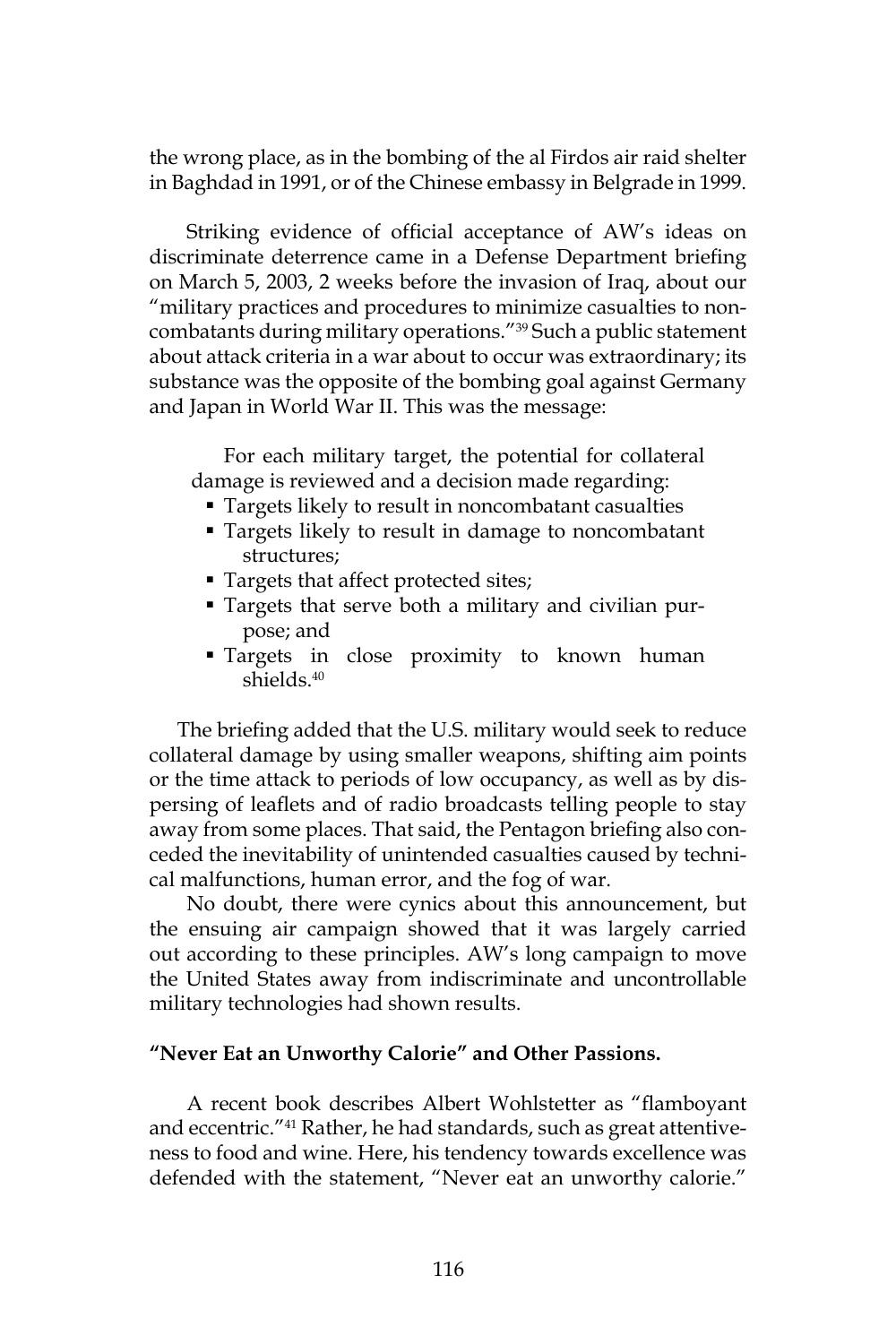His passion toward work and life was a quality to be emulated.

Flamboyant he was not. But he did stand out in a crowd, especially in later years when he had a beard and mustache. He and Roberta did much entertaining at home. As for going out, they were more likely to be found watching a jazz ensemble than visiting a nightclub. But they worked too hard to have much time for such entertainments.

They cared about literature and the arts, music, architecture, dance (their daughter Joan became a dancer—and mathematical analyst). Many of their friends, especially in New York City, Los Angeles, and Chicago, were scholars and people in the arts such as the great art historian Meyer Shapiro and the mathematical logician Willard Van Orman Quine. At RAND their friends included, among many others, sociologist Herbert Goldhamer, demographer Fred Iklé, economist Andrew Marshall, physicist Herman Kahn, economist Charles Hitch, and engineer James Digby. In Chicago one met or heard about economists Harry Johnson, Gary Becker, Milton Friedman; the sociologist Edward Shils; law professor Edward Levi (who became Attorney General in the Ford Administration); Nobel Prize-winning novelist Saul Bellow; and the remarkable polymath and social scientist (who had been at RAND) Nathan Leites.

The objects of AW's work and life were large passions, and although he tried to be fair to intellectual opponents, he didn't always succeed. Wrong-headed people could be seen as fools, and he didn't suffer fools easily. But excellence, in the end, trumped and he certainly respected it.

## **ENDNOTES - Rowen**

1. Thomas C. Schelling, "Global Warming: Intellectual History and Strategic Choices," Remarks at the Fourth Annual Hans Landsberg Memorial Lecture, Resources for the Future, Washington, DC; December 6, 2006, available from *www.rff.org/ rff/Events/upload/25573\_1.pdf*.

2. Without doubt, the most bizarre tagging of AW was to identify him with the views of the political philosopher Leo Strauss, a fellow professor at the University of Chicago. AW must have known Strauss, but in my many years of association with AW, I cannot recall his name being mentioned once—in contrast to those of the Chicago luminaries noted above.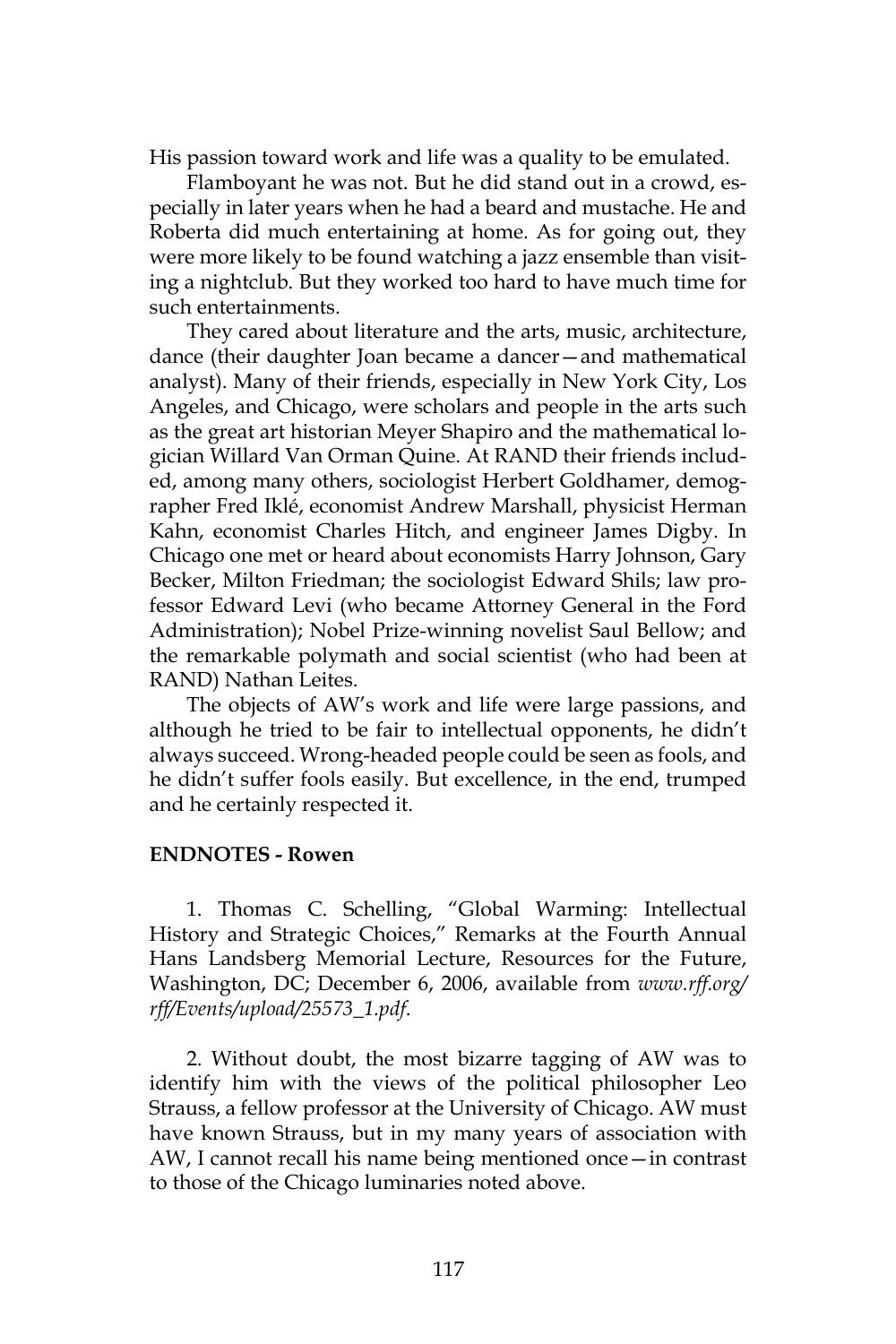3. Among the many misconceptions about AW's work is that it involved game theory. It did not formally. Game theory, which was being developed at RAND in the 1950s, deals with opposing choices, but it was too underdeveloped and abstract to deal with the kinds of concrete operational problems that AW and his team had sought to address. It provided metaphors—not useful models of interactions.

4. For more on Albert Wohlstetter's methodology, see Wohlstetter, *Theory and Oppos*ed*-System Design*, D(L)-16001-1, Santa Monica, CA: RAND Corporation, August 1967, revised January 1968, available from *www.rand.org/about/history/ wohlstetter/DL16001.1/DL16001.1.html.* AW's essay was later published as "Theory and Opposed-System Design," *Journal of Conflict Resolution*, Vol. 12, No. 3, September 1968, pp. 302-331. A version of that essay is included in this edited volume.

5. See Albert J. Wohlstetter, Fred S. Hoffman, Robert J. Lutz, and Henry S. Rowen, *The Selection of Strategic Air Bases,* R-244-S, special staff report, Santa Monica, CA: RAND Corporation, March 1, 1953, TOP SECRET, declassified on July 1, 1963, available from *www.albertwohlstetter.com/writings/19530301-AW-EtAl-R244S.pdf*; and Wohlstetter, Hoffman, Lutz, and Rowen, *The Selection and Use of Strategic Air Bases*, R-266, final report, Santa Monica, CA: RAND Corporation, April 1954, TOP SECRET, declassified circa 1961, available from *www.rand.org/pubs/reports/R0266/*.

6. See Albert Wohlstetter, Fred S. Hoffman, Robert J. Lutz, and Henry S. Rowen, *Vulnerability of U.S. Strategic Air Power to a Surprise Enemy Attack in 1956*, SM-15, Santa Monica, CA: RAND Corporation, April 15, 1953.

7. Philip Taubman, *Secret Empire: Eisenhower, the CIA, and the Hidden Story of America's Space Espionage*, New York, NY: Simon and Schuster, 2003, p. 12.

8. Despite the rapid acceptance of the need for a protected retaliatory power, the belief in using ballistic missile "launchon-warning" responses to an attack long persisted among some high military authorities. It was a dangerous belief that entailed fast and irrevocable decisions when information was likely to be sparse and possibly wrong.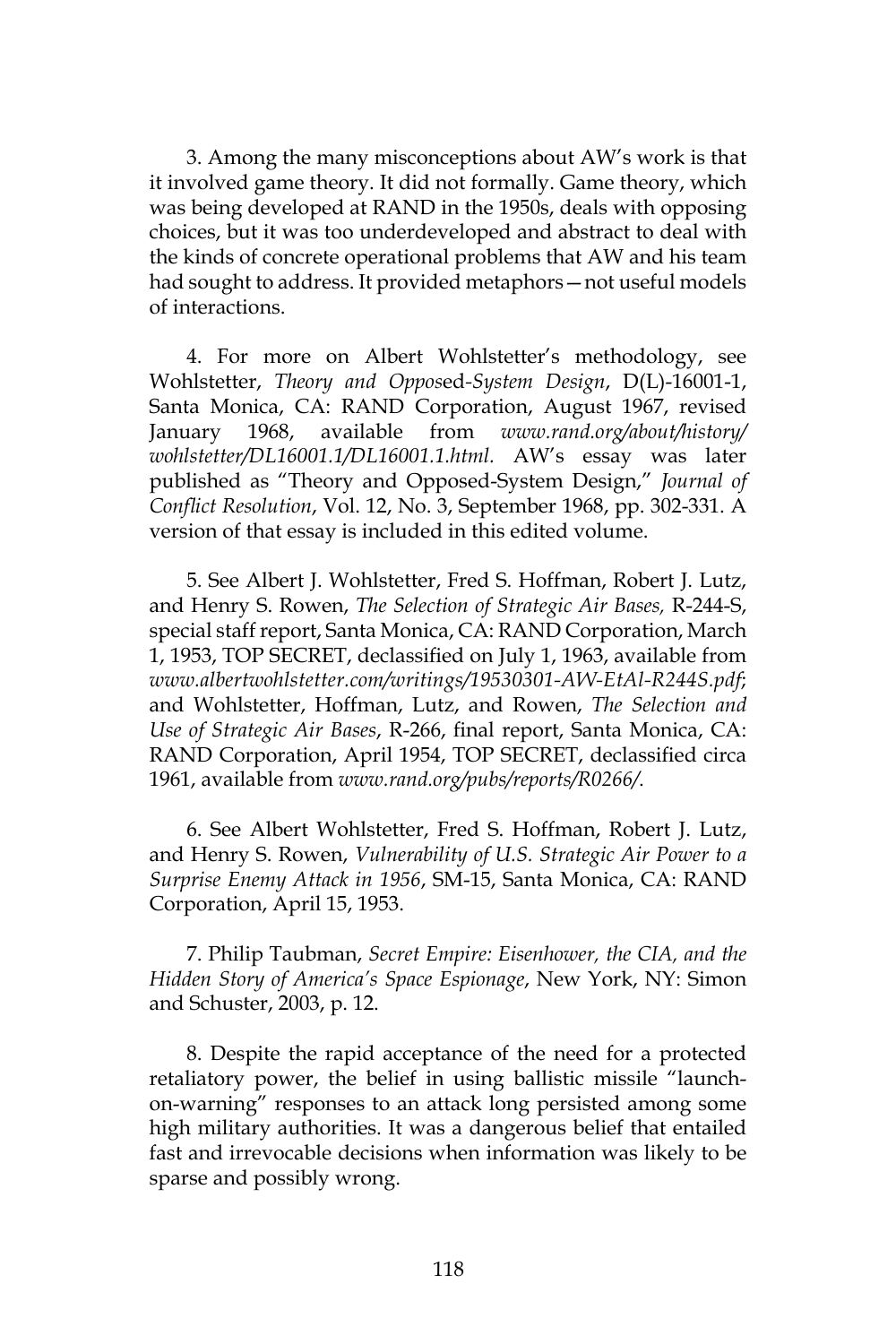9. On this point, see Vojtech Mastny and Malcolm Byrne, eds., *A Cardboard Castle? An Inside History of the Warsaw Pact, 1955-1991*, Budapest, Hungary: Central European University Press, 2005.

10. In the early 1960s, work done under the direction of two of AW's former associates, the author of this chapter, and more systematically by Alain Enthoven in the Pentagon's Office of Systems Analysis, countered the view of Warsaw Pact conventional superiority in Europe. Eventually, this counterview became more widely accepted—notably after the rise of *Solidarity* in Poland—although preserving the traditional argument of Soviet superiority was seen by the U.S. Army as necessary for budgetary reasons.

11. One effort to deal with this contradiction was offered by Tom Schelling in a paper titled "The Threat that Leaves Something to Chance." (This paper was published as a chapter in Schelling, *The Strategy of Conflict*, Cambridge, MA: Harvard University Press, 1960, pp. 187–203.) Here, the view was that it was not rational to use nuclear weapons against an adversary that had them, but uncertainty as to what would happen if there were actually a war would induce caution all around. It was not a wholly comforting theory despite its plausibility.

12. See Henry A. Kissinger, *Nuclear Weapons and Foreign Policy*, New York, NY: Harper & Row, 1957.

13. Albert Wohlstetter, "On the Genesis of Nuclear Strategy: Letter to Michael Howard," unpublished, November 6, 1968, revised circa April 1986 with additional material and annotations by James Digby and Arthur Steiner and a prefatory note by Michael Howard, Wohlstetter Papers, Writings, Box 187, Folder 22. The annotated version of this letter is available in this edited volume.

14. The great mathematician, John von Neumann, was the stimulus for the name of an early computer at RAND, the *Johnniac*. Two economists of distinction who visited for some time were Thomas Schelling and Kenneth Arrow, each of whom later received the Nobel Prize in economics. Herbert Simon (another Nobel laureate in economics) had a long working association with RAND's Allen Newell, doing work on human problem solving.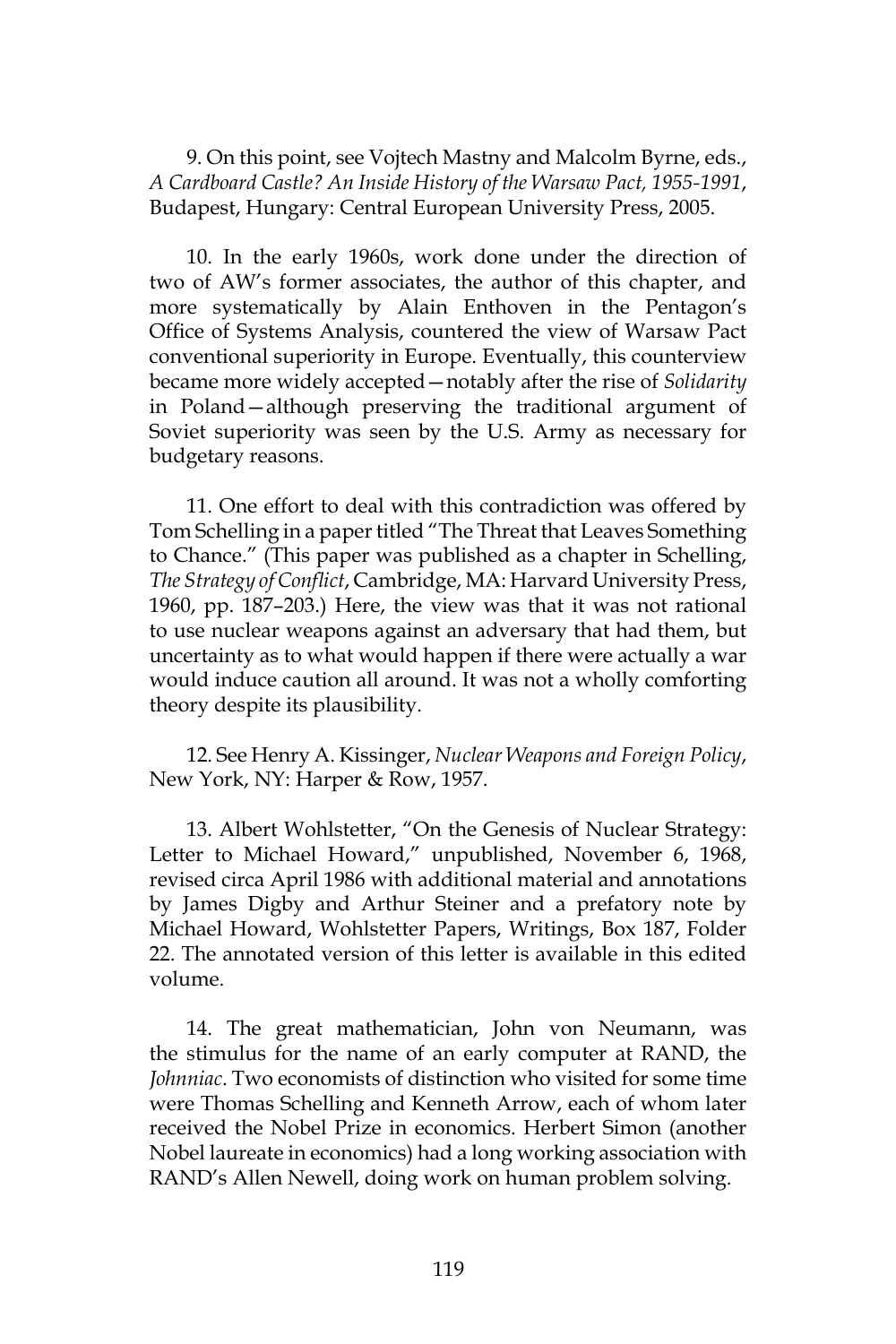15. Andrew May, "What Made RAND Work?" unpublished note based on discussions with Andrew Marshall, November 2006.

16. President Ronald Reagan, "Remarks at the Presentation Ceremony for the Presidential Medal of Freedom to Albert and Roberta Wohlstetter," East Room, White House, Washington, DC, November 7, 1985, available from *www.reagan.utexas.*ed*u/archives/ speeches/1985/110785a.htm*.

17. Albert Wohlstetter, "Scientists, Seers and Strategy," *Foreign Affairs*, Vol. 41, No. 3, April 1963, p. 471.

18. *Ibid.*

19. C. P. Snow, *Science and Government: The Godkin Lectures at Harvard, 1960*, Cambridge, MA: Harvard University Press, 1961.

20. Albert J. Wohlstetter, Fred S. Hoffman, and Henry S. Rowen, *Protecting U.S. Power to Strike Back in the 1950s and 1960s*, R-290, staff report, Santa Monica, CA: RAND Corporation, September 1, 1956, TOP SECRET, declassified circa 1960s, available from *www. albertwohlstetter.com/writings/19560901-AW-EtAl-R290.pdf*

21. On this topic, see Albert Wohlstetter, "SAC Test 1957 of Alert Bomber Response—Only 'Fail Unsafe'," April 29, 1985, Wohlstetter Papers, Notes, Box 102, Folder 6, Tab H, p. 3.

22. *Ibid.*, p. 4.

23. There has been public discussion of a very important but different topic: Have the Indians and Pakistanis installed Permissive Action Link (PALs) on their nuclear bombs—in effect, combination locks? For more on PALs, see Fred C. Iklé, Gerald J. Aronson, and Albert Madansky, *On the Risk of an Accidental or Unauthoriz*ed *Nuclear Detonation*, RM-2251, Santa Monica, CA: RAND Corporation, October 15, 1958, esp. pp. 100-101 and 154, available from *www.rand.org/pubs/research\_memoranda/RM2251/*.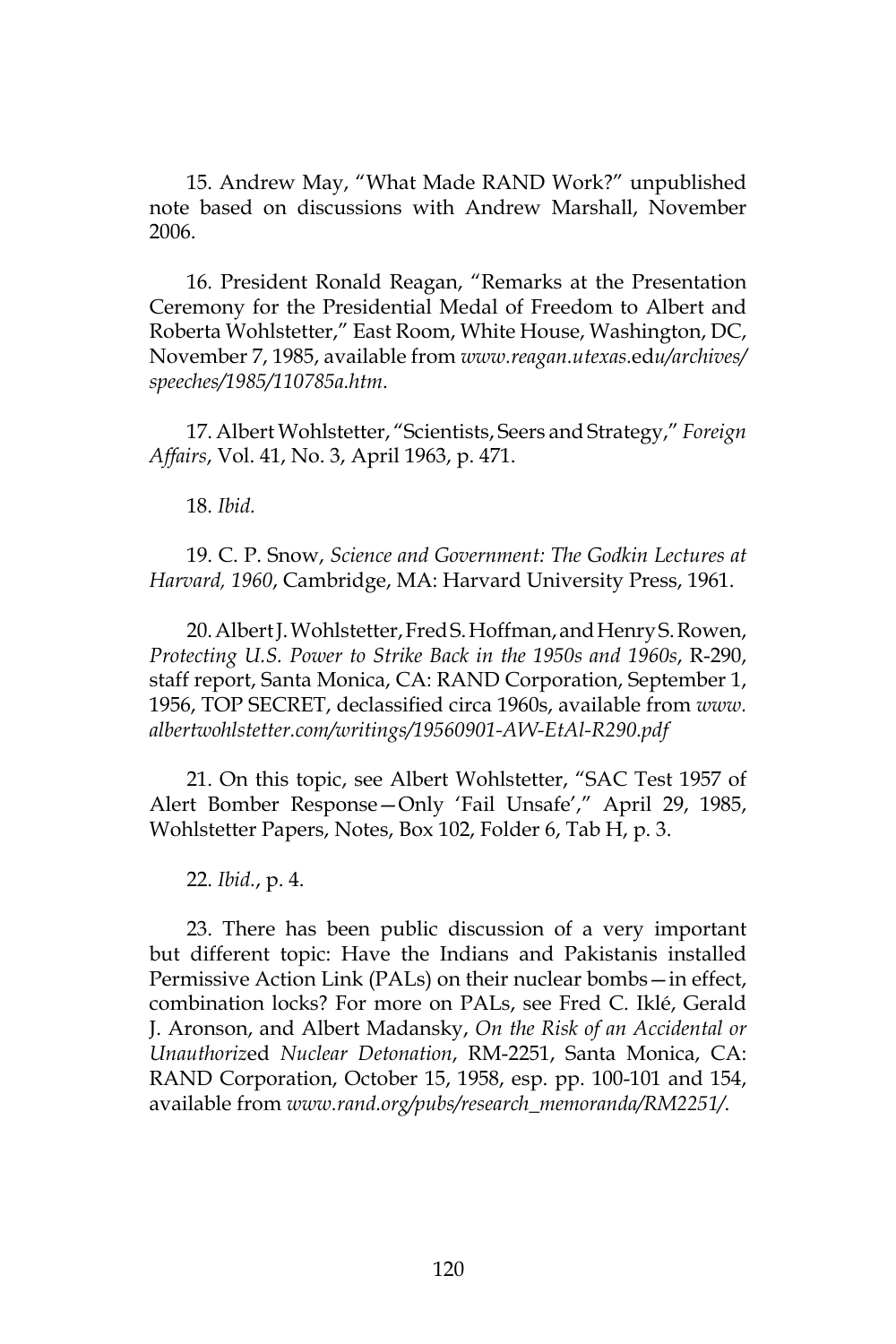24. Before what levels of protection were determined to be technically feasible at what cost, AW and Fred Hoffman did a set of "break even" analyses on what such protection would be worth in terms of survival of missiles. It was more than enough to fit reality.

25. For a recently published criticism, see Richard Rhodes, *Arsenals of Folly: The Making of the Nuclear Arms Race*, New York, NY: Alfred A. Knopf, 2007.

26. See "Appendix III: Treatment of Operations-Research Questions in the 1969 Debate," *Operations Research: The Journal of the Operations Research Society of America*, Vol. 19, No. 5, September 1971, pp. 1175-1237. Quoted phrases appear on p. 1217.

27. Albert Wohlstetter, "Is There a Strategic Arms Race?" *Foreign Policy*, No. 15, Summer 1974, pp. 3-20; and Wohlstetter, "Rivals, But No 'Race'," *Foreign Policy*, No. 16, Fall 1974, pp. 48- 81.

28. Wohlstetter, "Is There a Strategic Arms Race?" p. 3.

29. Michael L. Nacht, "The Delicate Balance of Error," *Foreign Policy*, No. 19, Summer 1975, pp. 163-77.

30. Henry S. Rowen, "Introduction," in Henry Sokolski, ed*.*, *Getting MAD: Nuclear Mutual Assure Destruction, Its Origins and Practice*, Carlisle, PA: Strategic Studies Institute, November 2004, p. 3, available from *www.npec-web.org/Books. asp?BookID=2116845428*.

31. Albert Wohlstetter, *The Delicate Balance of Terror* (unabridged version), P-1472, Santa Monica, CA: RAND Corporation, November 6, 1958, Revised December 1958, p. 17, available from *www.rand.org/about/history/wohlstetter/P1472/P1472.html*.

32. Wohlstetter, *The Delicate Balance of Terror*, p. 18.

33. Henry Sokolski has called my attention to a press release issued about a week after the report was released saying that "it would be unwise to rely on denaturing to insure an interval of as much as a year." See Press Release No. 235 [on the Secretary of State's Committee on Atomic Energy's *Report on the International*